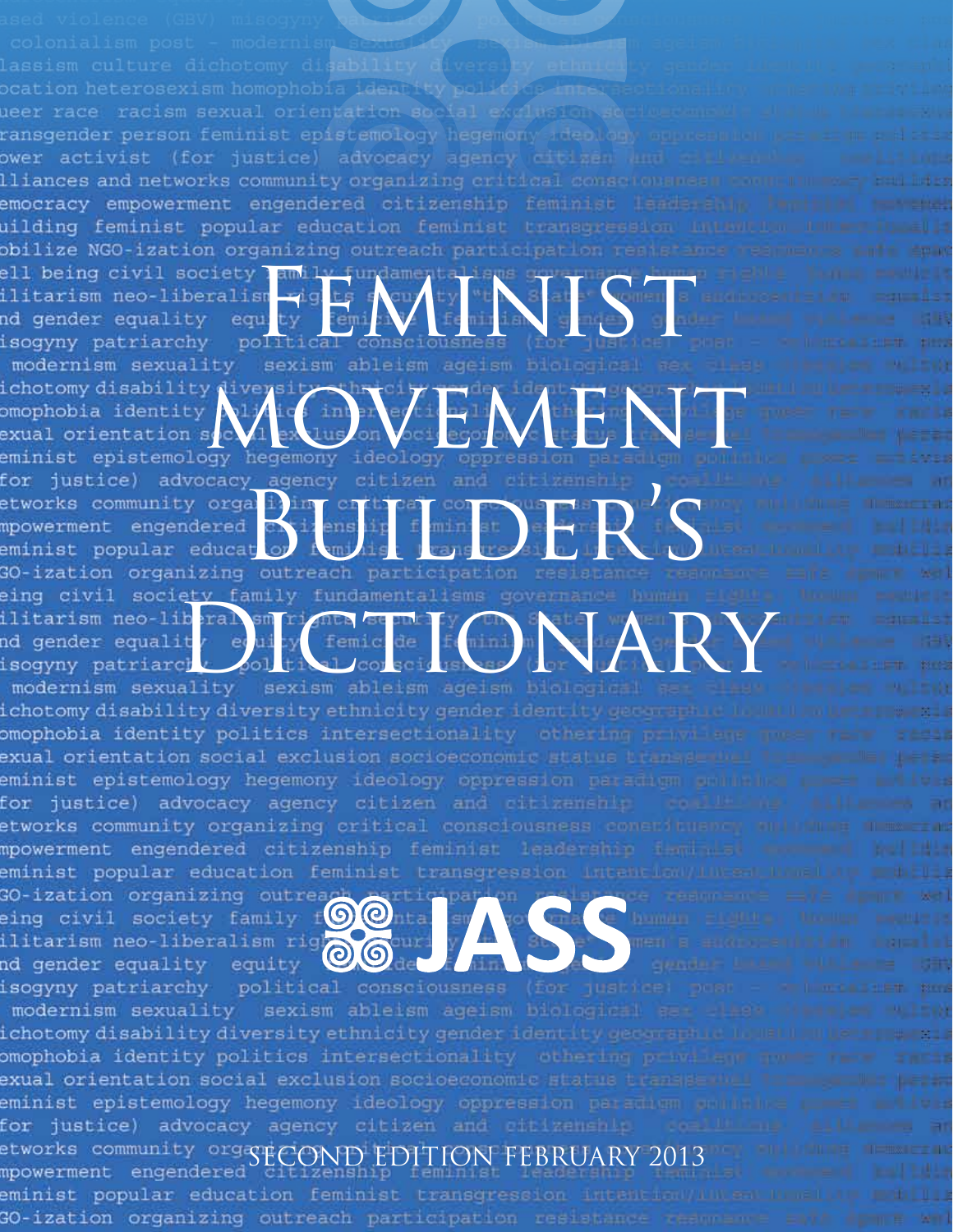

# **INTRODUCTION**

#### **WORDS MATTER**

Within the local-to-global context of citizen action, many activists and scholars agree that we face a "crisis of discourse". Words that once imparted radical visions of social change have been co-opted by more powerful groups, rendering them devoid of their original meaning or politics. For example, when the World Bank uses terms like "empowerment" or "civil society participation," they mean something quite different, or at least far less transformative, than what activists originally envisioned. Since feminist activists and movement-builders depend on the political meaning of words, we at JASS decided to generate and claim our own definitions.

#### The evolution of the JASS' Feminist Movement Builder's Dictionary

The idea for this dictionary originated with JASS Mesoamerica, where feminists and women activists from different social movements found themselves creating alternative terms to describe their context and strategies since old ones had lost their meaning. Alda Facio, a Costa Rican feminist writer, activist, and lawyer with JASS wrote the first version, Diccionario Feminista, in Spanish. Her goal was to "free words from the box or mindset of the patriarchal paradigm". As JASS' work deepened in Southeast Asia and Southern Africa, we quickly realized that we had all been searching for and "inventing" new words to more accurately describe the contexts and dynamics of power within which we're operating, and the myriad ways in which women experience and resist oppression.

We began building the English version of the Feminist Dictionary to develop a common language, history, and sense of purpose within the JASS community. As more people contributed, we quickly realized the dictionary's potential as a vehicle for the political act of defining our world based on a distinct feminist political perspective – one that is constantly shifting and recognizes how distortions in social, economic, and political power and privilege form the basis of inequality and injustice.

#### The production of knowledge

As with all knowledge, the content of this dictionary is a reflection of the various vantage points, intersecting identities, values, and experiences of its writers and contributors. The words and their definitions reflect and are embedded in JASS' approach to feminist movement building and our analysis of how power can operate in both positive and negative ways.

As such, this dictionary is neither comprehensive nor complete, as no single volume can capture the full range and diversity of women's voices and women's knowledge. Likewise, it is not a static reference, as words and meanings shift over time and place. Instead, we hope this dictionary will nurture fresh and imaginative political thinking, debate and action, and serve as a starting point for women from all walks of life to understand and negotiate our differences and find common ground.

#### SHARE YOUR KNOWLEDGE!

To that end, we invite you to contribute to the development of this dictionary. We welcome and actively seek your new words and clearer definitions. Let us know which interpretations you agree with and which you disagree with. We rely on all readers to identify and fill in gaps – in terms, context, meanings – recognizing that the very act of identifying and correcting what we've left out will deepen our collective understanding of women's experiences and women's lives.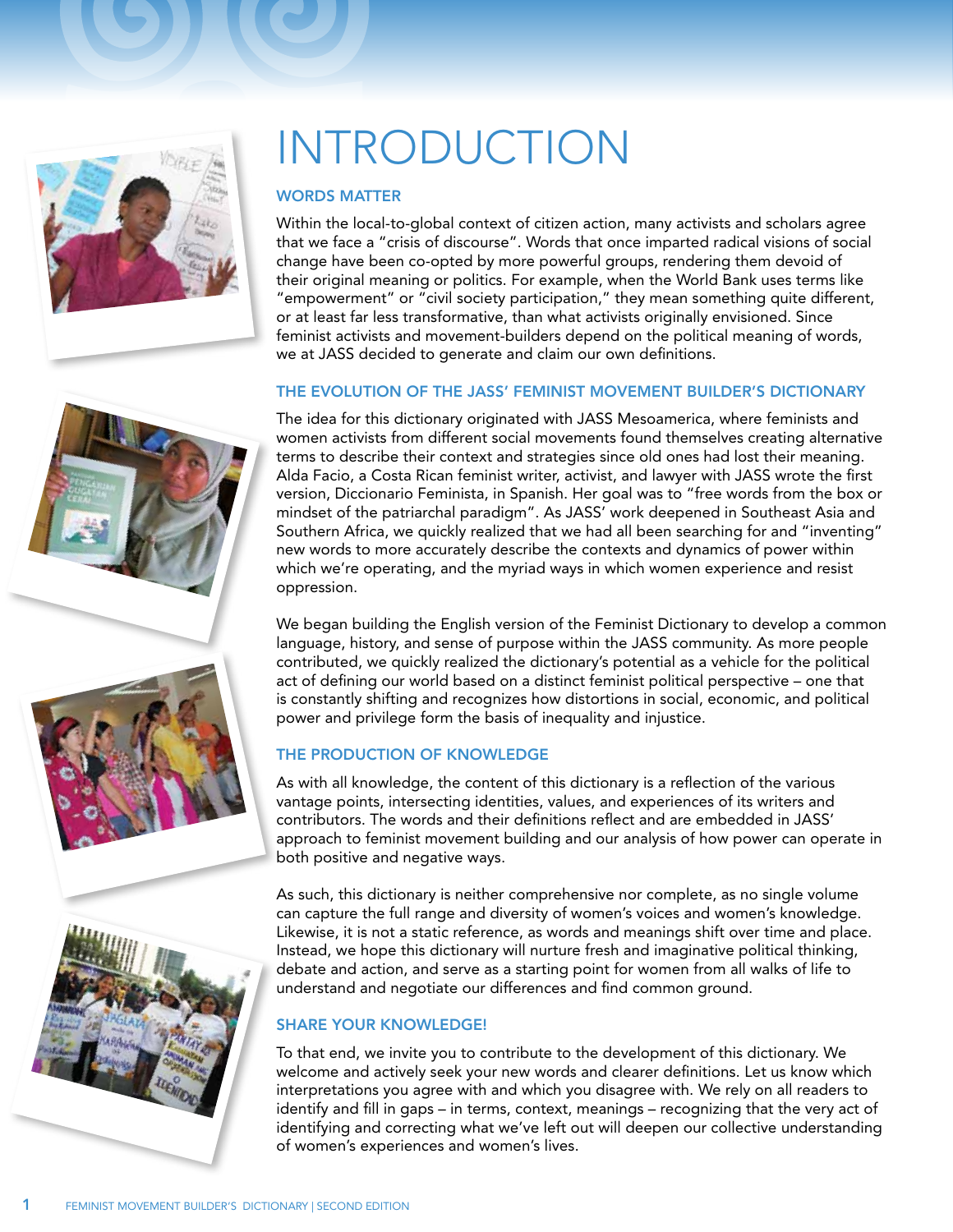#### About the second edition

The first English-language edition of JASS' Feminist Dictionary was developed by Alda Facio, Lisa VeneKlasen, Valerie Miller, Srilatha Batliwala, Annie Holmes, Molly Reilly, Alia Khan, Maggie Mapondera, Natalia Escruceria, and Anna Davies-van Es. This version builds on and incorporates the feedback of a number of reviewers, including Patricia Ardon, Marivic Raquiza, Dudzi Nhengu, Rosanna "Osang" Langara, Shereen Essof, and Laura Carlsen. Both editions are built on the collective expertise and experience of JASS' community of feminist popular educators, scholars, and activists from 27 countries in Mesoamerica, Southeast Asia, and Southern Africa.

#### How this dictionary is organized

The dictionary is organized into six sections intended to provide a conceptual and practical foundation for feminist movement building.

- 1. Feminism(s) social and political theories and concepts
- **2.** Identity and difference the building blocks of who we are
- 3. Power and knowledge power analysis and feminist knowledge production
- 4. The State the institutions and practice of citizenship, democracy, and governance
- 5. The economy deconstructing the current economic world order
- 6. Feminist movement building organizing and leadership for a more just and equal world

#### **HOW TO CONTRIBUTE**

Send your comments by e-mail to jass.dictionary@gmail.com, or visit us on the web at www.justassociates.org or www.facebook.com/JASS4justice

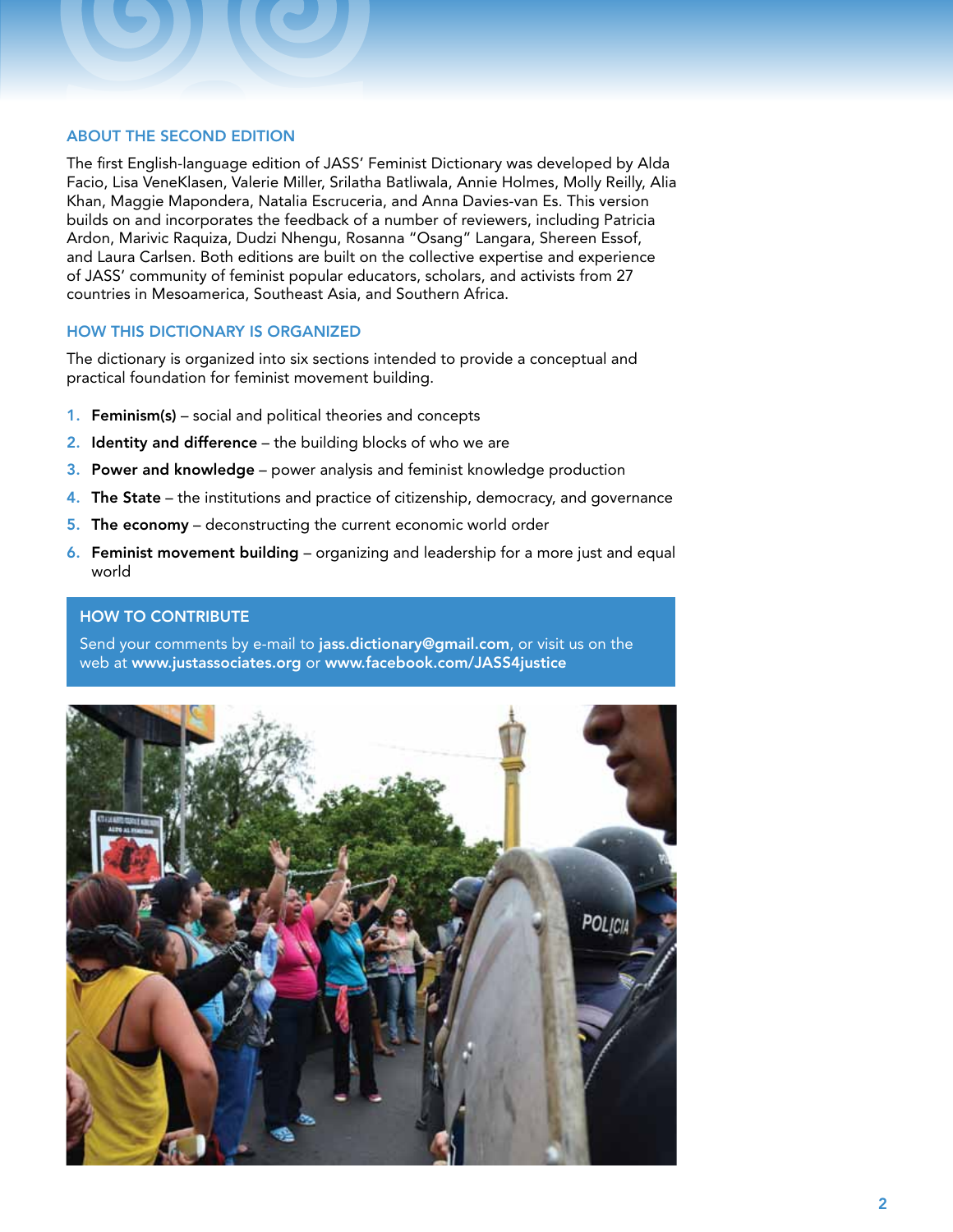### INDEX OF ENTRIES

#### A

[ableism](#page-8-0) 8 [activist \(for justice\)](#page-11-0) 11 [advocacy](#page-11-0) 11 [ageism](#page-8-0) 8 [agency](#page-12-0) 12 [androcentrism](#page-4-0) 4

#### B

[biological sex](#page-8-0) 8

#### C

[capitalism](#page-17-0) 17 [care economy](#page-17-0) 17 [citizen and citizenship](#page-12-0) 12 [civil society](#page-15-0) 15 [class](#page-8-0) 8 [classism](#page-8-0) 8 [coalitions](#page-12-0)12 [commons](#page-18-0) 18 [community organizing](#page-12-0) 12 [constituency building](#page-12-0) 12 [consumerism](#page-18-0) 18 [critical consciousness](#page-12-0) 12 [culture](#page-8-0) 8

#### D

[democracy](#page-12-0) 12 [deregulation](#page-18-0) 18 [development](#page-15-0) 15 [dichotomy](#page-8-0) 8 [disability](#page-8-0) 8 [discourse](#page-4-0) 4 [diversity](#page-8-0) 8 [domestic work](#page-18-0) 18 [domestic worker](#page-18-0) 18

#### E

[economic democracy](#page-19-0) 19 [empowerment](#page-13-0) 13 [engendered citizenship](#page-13-0) 13 [equality](#page-4-0) 4 [equity](#page-4-0) 4 [ethnicity](#page-9-0) 9 [extractive industries](#page-19-0) 19

#### F

[family](#page-15-0) 15 [femicide](#page-4-0) 4 [feminism](#page-5-0) 5 [feminist epistemology](#page-10-0) 10 [feminist leadership](#page-13-0) 13 [feminist movement-building](#page-14-0) 14 [feminist movements](#page-14-0) 14 [feminist popular education](#page-13-0) 13 [feminist transgression](#page-13-0) 13 [free-market or market economies](#page-19-0) 19 [free trade](#page-19-0) 19 [fundamentalisms](#page-15-0) 15

#### G

[gender-based violence \(GBV\)](#page-5-0) 5 [gender identity](#page-9-0) 9 [gender](#page-5-0) 5 [geographic location](#page-9-0) 9 [globalization](#page-19-0) 19 [governance](#page-16-0) 16

#### H

[hegemony](#page-10-0) 10 [heterosexism](#page-9-0) [9](#page-9-0) [human rights](#page-16-0) 16 [human security](#page-16-0) 16

#### I

[identity politics](#page-9-0) 9 [ideology](#page-11-0) 11 [informal economy](#page-19-0) 19 [informal labor](#page-20-0) 20 [intention/intentionality](#page-13-0) 13 [international financial](#page-20-0) [institutions \(IFIs\)](#page-20-0) 20 [intersectionality](#page-9-0) 9

#### L

[livelihood](#page-20-0) 20

#### M

[market](#page-20-0) 20 [militarism](#page-16-0) 16 [misogyny](#page-7-0) 7 [mobilize](#page-13-0)13 [movement-building](#page-14-0) 14 [movement](#page-13-0) 13

#### N

[neo-liberalism](#page-16-0) 16 [NGO-ization](#page-14-0) 14 NGO [non-governmental](#page-14-0) [organization](#page-14-0) 14

#### O

[oppression](#page-11-0) 11 [organizing](#page-14-0) 14 [othering](#page-9-0) 9 [outreach \(for organizing\)](#page-14-0) 14

#### P

[paradigm](#page-11-0) 11 [participation](#page-14-0) 14 [patriarchy](#page-7-0) 7 [political](#page-7-0) 7 [politics](#page-11-0) 11 [post-colonialism](#page-7-0) 7 [post-modernism](#page-7-0) 7 [power](#page-11-0) 11 [privatization](#page-20-0) 20 [privilege](#page-9-0) 9

#### $\Omega$

[queer](#page-9-0) 9

#### R

[race](#page-10-0) 10 [racism](#page-10-0) 10 [reproductive tax](#page-20-0) 20 [resistance](#page-14-0) 14 [resonance](#page-15-0) 15 [rights](#page-17-0) 17

#### S

[safe space \(for feminist](#page-15-0)  [organizing\)](#page-15-0) 15 [security](#page-17-0) 17 [sexism](#page-7-0) 7 [sexuality](#page-7-0) 7 [sexual orientation](#page-10-0) 10 [social exclusion](#page-10-0) 10 [social protection](#page-20-0) 20 [socio-economic status](#page-10-0) 10 [solidarity economy](#page-20-0) 20 [state](#page-17-0) 17

#### T

[transgender person](#page-10-0)10 [transsexual](#page-10-0) 10

#### W

[wellbeing](#page-15-0) 15 [women's human rights](#page-17-0) 17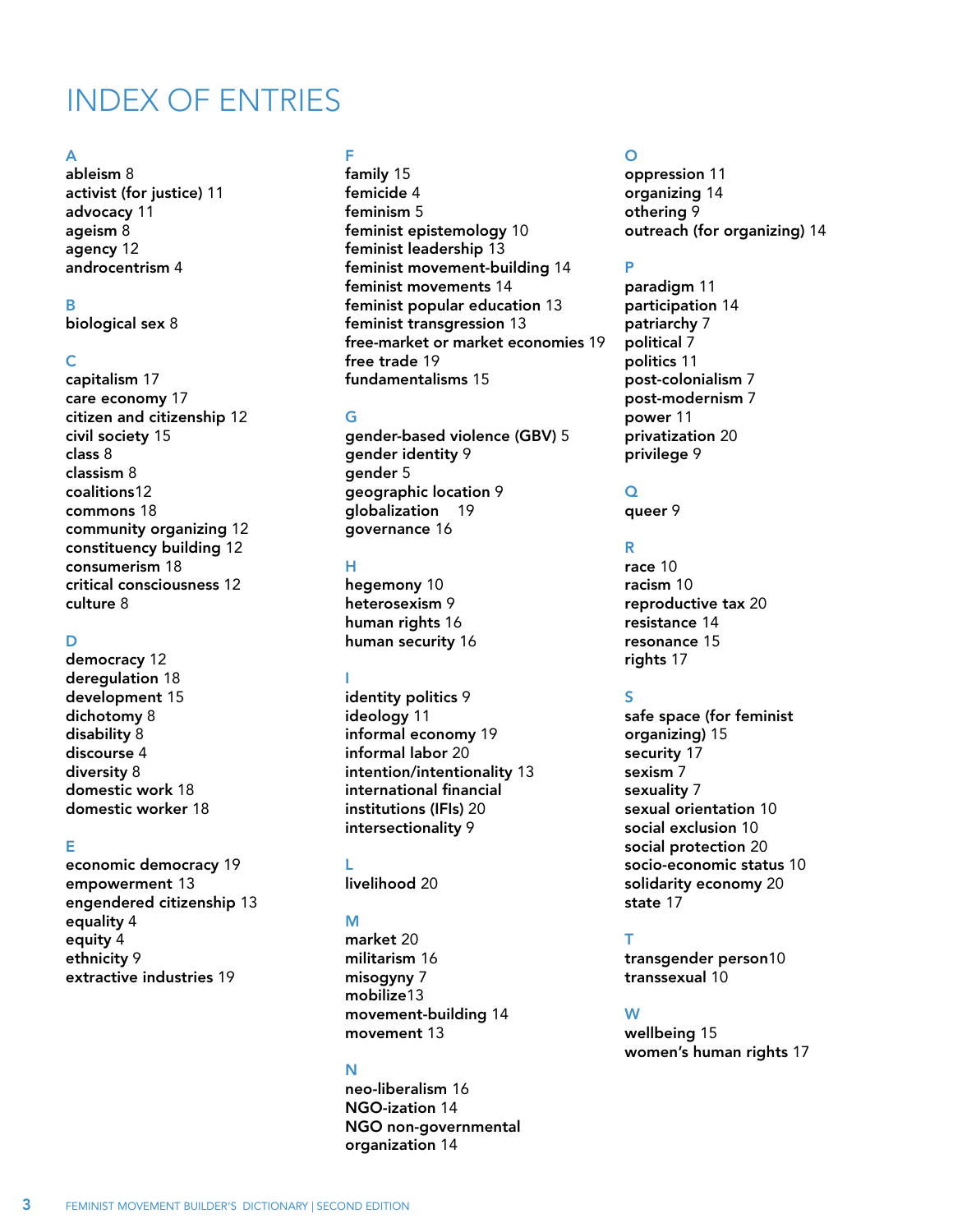### <span id="page-4-0"></span>FEMINISM(S)

androcentrism A characteristic of sexism (that presents the male as the prototype or model for humanity and the masculine perspective as the default human point of view or as objective reality. In this form of sexism, men's lives and the masculine are privileged and taken as the embodiment of all human experience throughout history, whereas women's lives and the feminine are understood as "other."

discourse A basic definition is the language of a given field or area of study, for example, medical discourse or legal discourse. Michel Foucault, a French philosopher concerned with the origins and dissemination of "knowledge," developed the idea that knowledge is produced, i.e., that what we know about and see in the world is not simply the "natural order" of things, but is shaped by the dynamics of power and dominant ideologies that are at play in any given society. Feminists such as Chris Wheedon and Judith Butler have built upon this theory to describe how knowledge, for example regarding "women's work" or women's roles in history, is not value-neutral but instead is the product and reflection of dominant attitudes and beliefs about race, class, gender, ethnicity, etc.While "conventional" knowledge is produced in the service of male-dominated societies, feminist activists can and do produce knowledge, for example through lived experience, that is more conscious of power imbalances in society, and in doing so, alter discourse in favor of women's equality.

- equality Enshrined in law, this refers to measurable, equal political representation, status, rights and opportunities. Gender equality does not imply that women and men are the same, but that they have equal value in society and should be afforded rights and treatment as equals.
- equity Justice or fairness. Social and political change efforts often seek to ensure equality of opportunity without consideration of the huge power differentials and the use of privilege and discrimination in societies that put some people in a better position than others to take advantage of an opportunity. Women have stressed gender equity in development and elsewhere because equity takes into account the differences between people and the uneven playing field, focusing instead on the outcome or impact of any action.
- femicide The systematic killing of women because they are women. While this term was originally used to describe any murder of a woman, it has evolved over

#### equality vs. equity

Within the global women's movement, there has been a long-running debate about whether we should use the term "equality," "equity," or both.

From a human rights perspective, the term "equality" is essential as this is the language of all international human rights treaties, including the Convention on the Elimination of All forms of Discrimination Against Women (CEDAW). Furthermore, "equality" is a measurable objective that states have a legal obligation to ensure to all citizens. Most importantly, equality obligates states to eliminate all forms of discrimination, as any form of discrimination would result in some individuals being denied equal enjoyment of their rights.

In human rights terms, equality is characterized by "equality of results," so, for example, since states have the obligation to achieve the full and equal participation of women in politics, not only must they remove all barriers to participation, they may also have to undertake "temporary special measures," such as quotas or preferential treatment, to eliminate established patterns of inequality that privilege male participation while discriminating against women.

This understanding of equality, referred to as *substantive equality*, has not yet been implemented by states, but this does not mean that they are not legally obligated to do so. In fact, to achieve substantive equality, states usually have to enact different laws and policies related to men and women or to different groups of women in order to level the playing field and ensure that both men and all women enjoy their human rights on an equal basis. For example,

*for most women to have equal right to work they may actually need different policies and laws from those that other women or men need. They need maternity leave and extra safety conditions when pregnant and as long as they remain principally responsible for reproductive labour, most women need workplace nurseries and assistance to free them from household labour to enter the labour market equally. Furthermore, in human rights terms, states are obligated to take into consideration that not all women are equal either. Women of different age, class, caste, ethnicity, race, ability or other conditions have different social position and power, and therefore different needs. (Mukhopadhyay 2004)*

Because "equality" in the western liberal tradition has been interpreted by states to mean formal equality, i.e. that men and women must be treated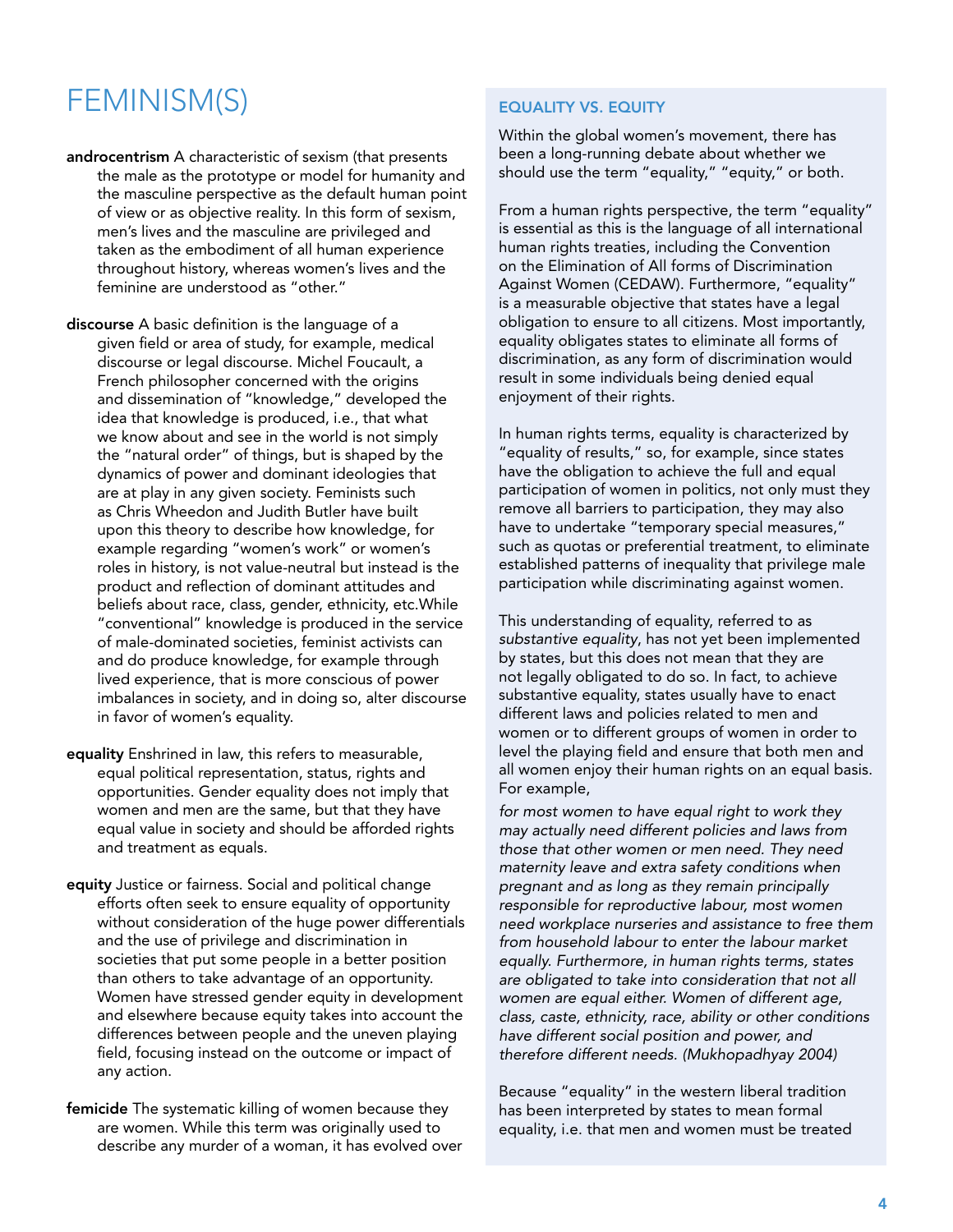<span id="page-5-0"></span>time, specifically through the work of feminist writer Diane Russell, to mean the killing of women because they are women. It is a crime in which the motive for killing is the gender of the victim.

feminism A range of theories and political agendas that aim to eliminate all forms of discrimination against women due to sex and gender as well as class, race, ethnicity, ability, sexual orientation, geographic location, nationality, or other forms of social exclusion. Feminism as a political agenda has evolved over centuries, shaped by the politics of each historical moment. For example, many early feminists (in the 1700s and 1800s) were involved in abolitionist movements and made the linkages between women's bondage and slavery. Since the turn of the 20th century, the different historical surges of feminist political organizing have been referred to as "waves," defined primarily by feminists in the Americas. The first wave of feminism focused on legal rights, such as the suffragettes struggle for the right to vote in the early 1900s; second-wave feminism focused on a broader range of forms of subordination in the private realm, including violence against women, reproductive rights, women's roles in the family. Third-wave feminism, more heavily influenced by feminist movements around the world and post-structuralist thinking, recognizes that there are multiple feminisms operating and emphasizes diversity in theory and practice, demanding greater space and recognition of the feminisms shaped by different generations, ethnic and sexual groups, and different classes, among many other elements.

gender Relates to the characteristics – ranging from gender roles to physical appearance – that societies attribute to the notions of "masculine" and "feminine." We learn gender roles through socialization which begins very early and is reinforced constantly throughout our lives through education, the media, families, religion, public policy and other social institutions. Gender roles are different in different cultures and can change over time. Rigid enforcement of "traditional" gender roles has led to backlash and targeted discrimination and violence against men, women, gays, lesbians, transgendered and others who challenge narrow, static conceptions of masculinity, femininity, and sexuality.

gender-based violence (GBV) Violence that is directed at an individual based on his or her biological sex, gender identity, or his or her perceived adherence to socially defined norms of masculinity and femininity. It includes physical, sexual, and psychological abuse; threats; coercion; arbitrary deprivation of liberty; and economic deprivation, whether occurring in public or private life. GBV takes on many forms and can occur throughout the lifecycle, from the

in identical manner in the eyes of the laws, some feminists use the term "equity" to emphasize the notion of substantive equality and equality of impact or equality of results and to emphasize that "equality" has too often been translated into "equality of opportunity", which is only sufficient if everyone is starting from a level playing field. For these feminists, "equity" implies that men and women may need different laws and policies in order to exercise their rights on an equal basis.

The critique of "gender equity" stems in part from how the term has been used in political negotiations to undermine women's rights, and because it does not require the elimination of discrimination. During negotiation of the Beijing Platform for Action, ultra-conservative governments sought to replace "equality" with "equity" throughout the document. By doing so, they would be able to justify discriminatory treatment of women based on a government's subjective determination of what is fair or just (i.e. equitable). For example, it may be considered "equitable" to prohibit women from inheriting property because local customs or norms require men to provide for the family.

In addition, within human rights law, "equality" is clearly defined and has the power of enforcement, whereas "equity" does not provide any legal requirements for states to eliminate discrimination and achieve substantive equality between men and women. Because language is political, there is a risk that using "equity" and "equality" interchangeably can slowly unravel longstanding legal protections enshrined in numerous human rights treaties and agreements. (Facio and Morgan)

prenatal phase through childhood and adolescence, the reproductive years, and old age (Moreno 2005). Types of GBV include female infanticide; harmful traditional practices such as early and forced marriage, "honor" killings, and female genital cutting; child sexual abuse and slavery; trafficking in persons; sexual coercion and abuse; neglect; domestic violence; and elder abuse. Women and girls are the most at risk and most affected by GBV. Consequently, the terms "violence against women" and "gender-based violence" are often used interchangeably. However, boys and men can also experience GBV, as can sexual and gender minorities such as men who have sex with men and transgender persons. Regardless of the target, GBV is rooted in structural inequalities between men and women and is characterized by the use and abuse of physical, emotional, or financial power and control. (Khan 2011)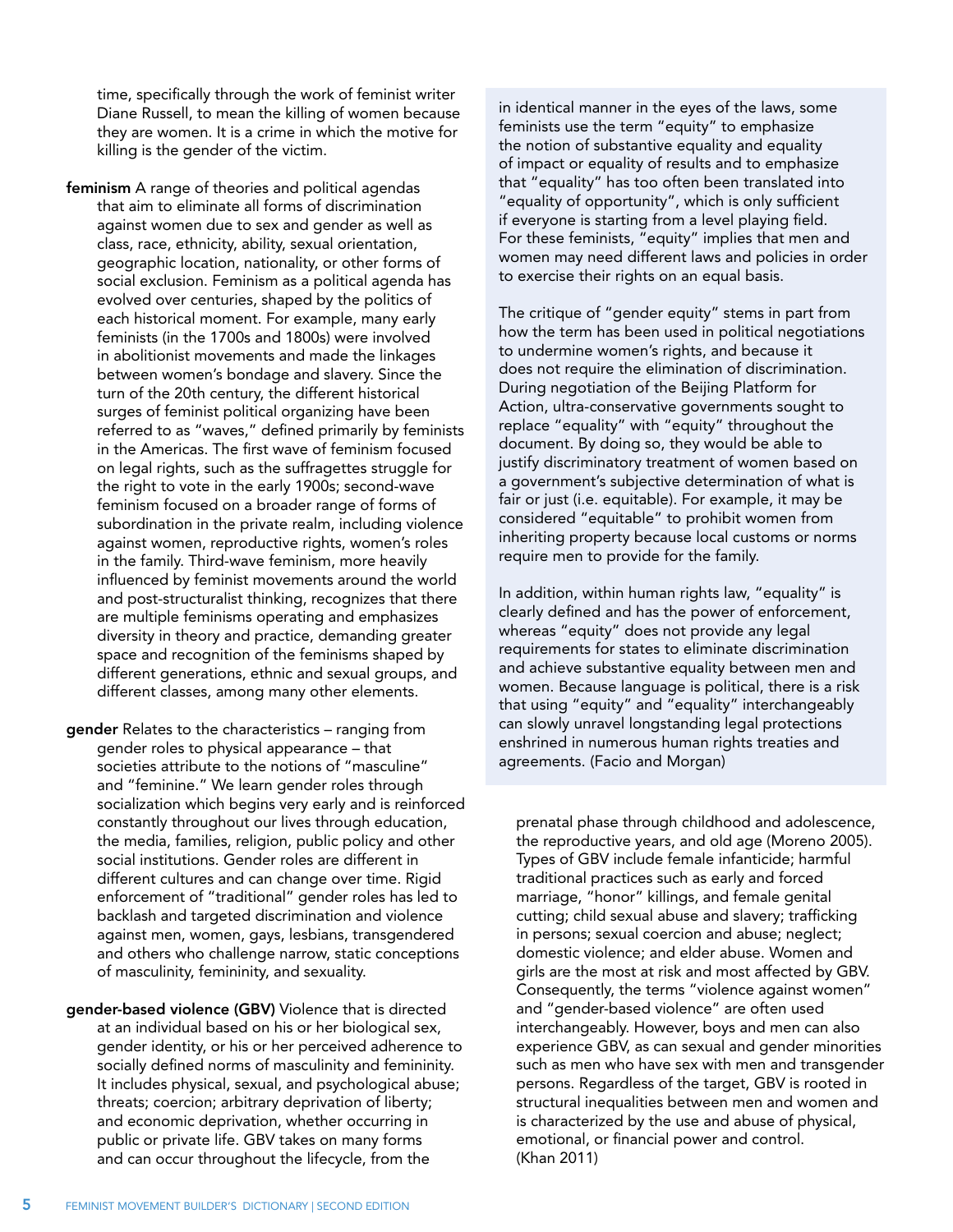#### **FEMINISM**

In her introduction to *Changing Their World: Concepts and practices of women's movements* (Association of Women's Rights in Development (AWID), 2008), Srilatha Batliwala describes feminism as:

"… *both an ideology and an analytical framework* that is both broader and sharper than it was in the 60s and 70s. The past three decades of activism, advocacy and research, and changing global geopolitical context, have generated powerful insights and experience about our gains, setbacks, and the challenges of the future. These have also enabled us to re-frame our philosophy and approach, and generate a broader vision for ourselves and the world we want to create. We now stand not only for gender equality, but for the transformation of all social relations of power that oppress, exploit, or marginalize any set of people, women and men, on the basis of their gender, age, sexual orientation, ability, race, religion, nationality, location, class, caste, or ethnicity. We do not seek simplistic parity with men that would give us the damaging privileges and power that men have enjoyed, and end in losing many of the so-called "feminine" strengths and capacities that women have been socialized to embody. But we seek a transformation that would create gender equality within an entirely new social order – one in which both men and women can individually and collectively live as human beings in societies built on social and economic equality, enjoy the full range of rights, live in harmony with the natural world, and are liberated from violence, conflict and militarization."

- In the current global crisis of rising food prices, exorbitant energy costs, and the nightmare of climate change, feminism stands for economic policies based upon food sovereignty, clean renewable energy, and ecological soundness, in order to ensure a sustainable future for the planet, all its species and its natural resources.
- Given the experience of the gendered and inequitable impacts of neo-liberalism and globalization, we also stand for economic transformation that creates greater social equity and human development, rather than mere economic growth.
- We stand for political transformation that guarantees full citizenship rights, the full body of human rights, and for secular, plural, democratic regimes that are transparent, accountable and responsive to all their citizens, women and men.
- Escalating levels of war and civil conflict, the conflict-related displacement and subjugation of both women and men, and increasing use of sexual violence against women as a political tool, have led feminists to oppose violence of any kind and to stand against wars and conflicts that displace, violate, subjugate, and impoverish both women and men. Conversely, we stand for peace and nonviolence – and for peaceful resolution of disputes achieved through inclusive and participatory processes.
- We stand for responsible co-dependence rather than individualism, but believe in the right to freedom of choice of individuals with respect to their private lives.
- We oppose the rampant promotion of consumerism that continues to objectify both men and women, and which promotes the wasteful use of the planet's natural resources and devastates the environment.
- Feminism stands for power to, not power over  $$ we struggle to change the practice of power both within our own structures and movements as well as in the social, economic and political institutions we engage.
- We support the renewal of our own organizations and movements through empowering new generations of actors and leaders, and creating respectful spaces and roles for the beginners, the experienced, and the wise.
- Finally, we stand against all ideologies and all forms of fundamentalisms that advocate against women's equal rights, or against the human rights of any people, be it on the basis of economic, social, racial, ethnic, religious, political or sexual identity. (Batliwala 2008)

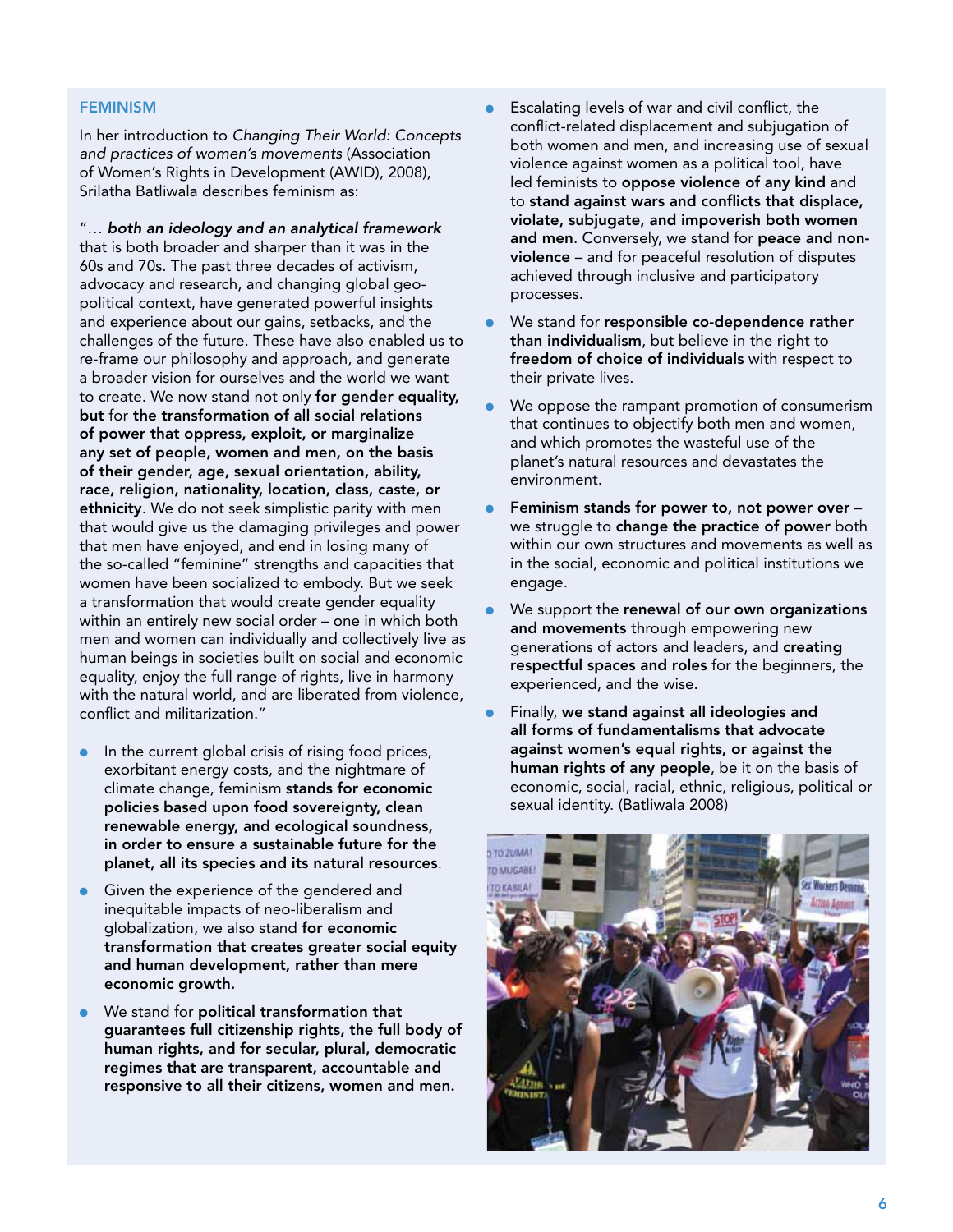- <span id="page-7-0"></span>misogyny The hatred of women. It is a psychological manifestation of sexism that is expressed socially in discrimination, denigration and humiliation of women, violence against women and sexual objectification of women.
- patriarchy Literally means "rule of the father." Historically, patriarchy refers to systemic and institutionalized male domination embedded in and perpetuated by cultural, political, economic and social structures and ideologies. These systems explicitly make women inferior and subordinate and confer control and decision making on males while making values associated with masculinity the norm or ideal. Patriarchy has many particular forms in different stages of history and in different cultures. The concept, as it has been developed within feminist writings (because it has existed in anthropology far longer), is not a single or simple concept but has a variety of different meanings.
- political This refers to relationships of power that exist within and among all organizations, institutions and people. "Politics" tends to refer to governments and the organizations competing for and using state power, and are often characterized by unequal power relationships conferred by wealth, social status, gender, education, etc. The feminist phrase "the personal is political," reflects the belief that families and relationships have their politics as well because power dynamics are operating everywhere. While many people have a negative view of all things political, in JASS we use the phrase "political with a small p" to motivate women to think and act politically. In this way, the word political refers to the process of resisting and challenging different kinds of control and oppression while negotiating differences – different interests, different opinions, different needs and priorities – between and among individuals and groups of individuals to be able to work together for change.
- post–colonialism In a narrow sense, post-colonial thought analyzes the relationships and power dynamics between and among former colonies and their rulers. Post-colonial feminists analyze women's inequality in the public, private and intimate spheres within the context of colonial dominance and oppression. Post-colonial feminist analysis rejects the narrowly conceived "Western" categories of analysis as the reference point for all notions of ration and logic. It is important to note that the term does *not* imply that colonialism, as a system of political and territorial domination and as an internalized system of social control, is *over*. The ideological tools of colonialism, such as racism, religious intolerance, control over women's reproductive capacity, slavery, sexism and

militarism, continue to be hard-wired into modern societies and cultures.

- post–modernism A set of theories that argues that there is no absolute truth, and that one's view of reality is relative and subjective, dependent on interests and perspective. It emphasizes the role of language, power relations, and motivations in the formation of ideas and beliefs. In particular, it challenges the use of sharp categories of analysis such as male versus female, straight versus gay, white versus black, and imperial versus colonial. This is in contrast to the masculinized dichotomic (binary or black and white – you're either with us or against us) way of thinking and analyzing. Writers and philosophers associated with the development of post-modern thought include Martin Heidegger and Michel Foucault as well as feminists Judith Butler, Hélène Cixous, and Luce Irigaray.
- sexuality Human sexuality is how people experience and express themselves as sexual beings. Biologically, sexuality can encompass sexual intercourse and sexual contact in all its forms, as well as medical concerns about the physiological or even psychological aspects of sexual behavior. Our behavior and views about sex and sexuality is determined by cultural, social, political and legal systems. Although sexuality is the most basic and normal part of being human, in most societies, sex and sexuality is taboo and the subject of great moral, ethical and religious debate. The control of women's sexuality is a critical feature of patriarchy in all societies, and this includes how women see themselves, definitions of rape, access to contraception and abortion.

 Michel Foucault, a famous philosopher who wrote in *The History of Sexuality*, that "sexual meanings" – what different people think is erotic – are social and cultural constructs. He and many other writers highlight that sex is political. In other words, those in power define what is normal and not normal through institutions, such as education, religion, media, medicine, etc. To escape this type of control of "sexuality" Foucault recommended focusing on "bodies and pleasures."

sexism The belief that the males (or members of the male sex) are inherently superior to females simply by virtue of their biological sexual traits. Sexism is the fundamental basis for the domination and oppression of women and is manifested through many social and political structures, including patriarchy (see above). This belief is not always explicit but is embedded through socialization and reinforced by beliefs, customs, values and attitudes. It is perpetuated through language, media, stereotypes, religious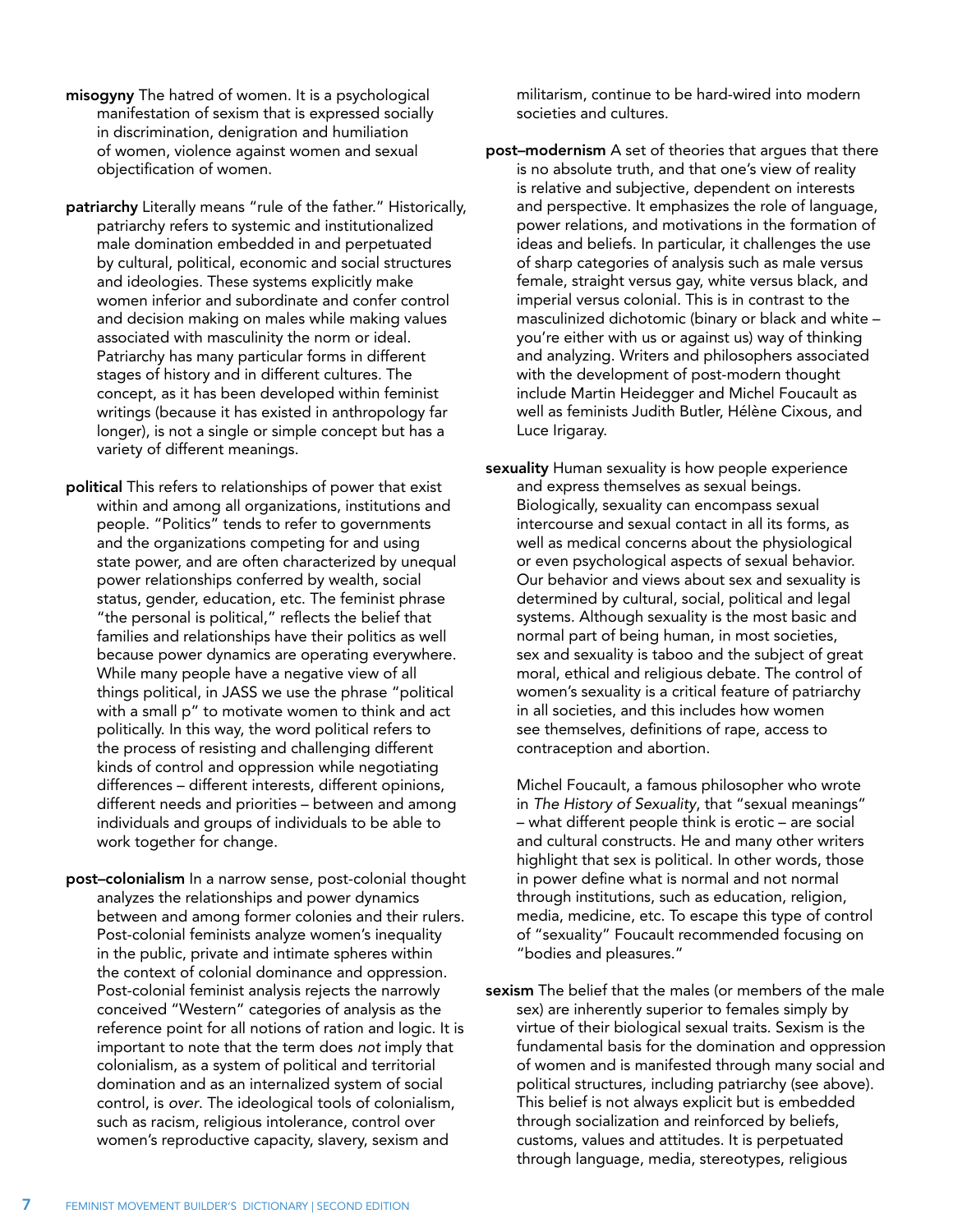<span id="page-8-0"></span>beliefs, education and the like. Women experience sexism differently depending on their social position, race or ethnicity, nationality, sexual orientation, age, ability, religion and other attributes, which makes sexism very difficult to eradicate.

### IDENTITY AND **DIFFERENCE**

- ableism A pervasive system of discrimination and exclusion that oppresses people who have mental, emotional, and physical disabilities. Deeply rooted beliefs about health, productivity, beauty, and the value of human life combine to create an environment that is often hostile to those whose physical, emotional, cognitive, or sensory abilities fall outside the scope of what is currently defined as socially acceptable. Also see *disability*. (Rauscher and McClintock 1997)
- ageism Prejudice against a person or people because of her age; any idea, attitude, action or mental or institutional structure that subordinates or discriminates against a group or person because of age. Building multi-generational movements that build on the knowledge and experience of people of all ages is a major challenge for feminists. Young women's voices go unheard, while older feminists sometimes feel that their hard-won knowledge is dismissed by the younger generation as no longer relevant. Feminists point out that consumer capitalism influences perceptions of women and age, subverting traditional customs and values that honor older women while reinforcing negative stereotypes of older women, all in the service of creating a fear of aging that sells skin cream and other products. (Facio 2011)
- biological sex Refers to physiological and anatomical female or male characteristics with which a person is born. (Goodman and Schapiro 1997)
- class Definitions vary; a working definition is that class is "a relative social ranking based on income, wealth, family lineage, education, status and/or power. (Yeskel and Leondar-Wright 1997)
- classism The institutional, cultural, and individual set of practices and beliefs that assign differential value to people according to their socio-economic class; and an economic system which creates excessive inequality and causes basic human needs to go unmet. (Yeskel and Leondar-Wright 1997)
- culture Refers to aspects of a social environment that are used to communicate values such as language, dress, food, traditions, and rituals. In political terms, culture can be a binding quality that strengthens the solidarity of communities, for example, by reclaiming traditional cultures, resisting dominant cultures and building "cultures of resistance." At the same time, "respect for culture" is an oft-used argument to resist social changes toward equality and justice. Culture is ever-changing, influenced by dominant economic, political and social dynamics, and varies from one context to another, for example, standards of beauty or notions of what constitutes a family. It is not a single body of beliefs immune to external influences or changes over time.
- dichotomy Literally a "cutting in two." It refers to a division of a unity or system into two mutually exclusive, opposing categories. Dichotomy is a way of thinking that sees everything in purely "eitheror" terms, for example male/female, good/back, obscuring complexity in analyses of difference. Feminists speak of sexual dichotomy, meaning the division of humanity into two sexes, the female and the male, which are defined by exclusion and that require that every human being belong to one or the other sex. Sexual dichotomy is a manifestation of sexism in that it denies the possibility that biological females can have masculine characteristics and biological males, feminine characteristics.
- disability Disability is defined within specific contexts and depends on historical and cultural issues. A person with a disability is defined as someone who experiences a physical or mental condition that limits the ability to perform a major life activity such as walking, breathing, seeing, hearing, thinking or working. Major types of disabilities include: perceptual, illness-related, physical, developmental, mental/emotional, chronic/acute, and environmental. (Rauscher and McClintock 1997)
- diversity The key physical and social differences among people as shaped by class, gender, ethnicity, sexuality, etc. Diversity as a political principle for feminist organizing is about the inclusion of different types of people in a group, an organization or agenda. It refers to the complex, enriching, and natural and socially-defined variations among women and within each individual woman and group of women, understood within the context of the shared experience of all women living in a world defined by patriarchy. While diversity is an important aspiration of many feminist movements, it is also a source of conflict due to variations of power and privilege.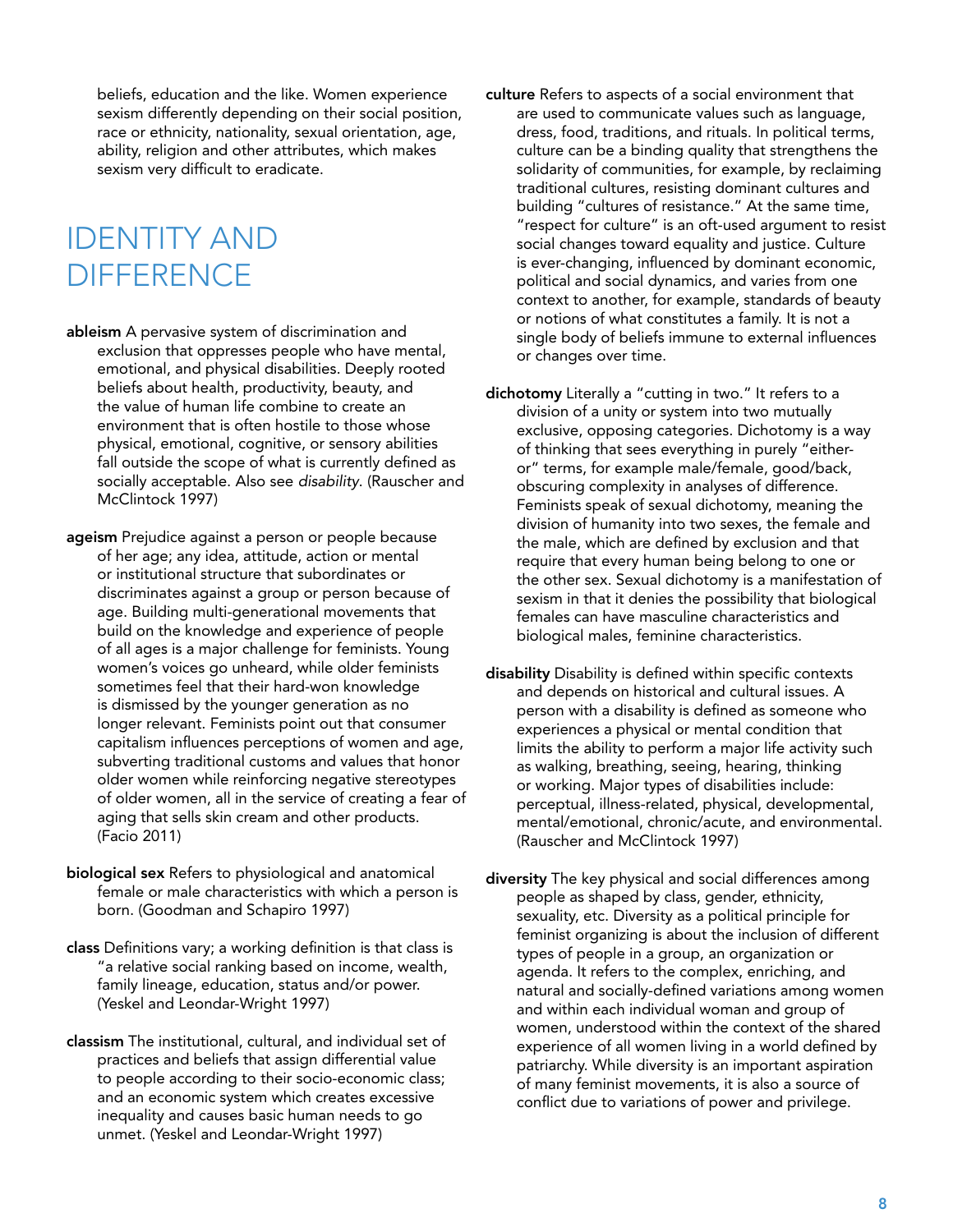- <span id="page-9-0"></span>ethnicity A social construct that groups people based on a common language, history, religion, culture or background. It is melded with the concept of race, which refers solely to physical characteristics. For example, within the "Asian" racial category, ethnic groups include Japanese, Thai, Cambodian, and Pacific Islander. See *race* and *racism*.
- gender identity One's psychological sense of self as a male, female, transgender, intersex, or otherwise. Also see *gender* in the section on Feminism.
- geographic location When referred to as a factor of discrimination or difference, the meaning has to do with the location where one lives, which often determines choices, opportunities, and access to resources. For example, rural residents are usually discriminated against in comparison to urban residents because they have less access to resources, services, and decision makers. For many decades, another important geographic cleavage has existed between the "global north" and the "global south," referring to the north's access, exploitation and control of resources over decades of colonialism and imperialism. While the "global north/global south' discourse remains relevant, an overly-simplistic, dichotomic (to use a popular feminist concept) interpretation has been critiqued, given that there is also a 'south' (i.e. poor and socially-excluded groups) in the global north as well as privileged actors in the south.
- heterosexism The individual, institutional, and societal/ cultural beliefs and practices based on the belief that heterosexuality is the only normal and acceptable sexual orientation. (Griffin and Harro 1997)
- homophobia The fear, hatred, or intolerance of lesbians and gay men or any behavior that falls outside of traditional gender roles. (Griffin and Harro 1997)
- identity politics In many societies, sexual and racial or ethnic minorities are systematically excluded. Vibrant social movements such as the Dalit movement in South Asia, the US civil rights movement, and the global movement for lesbian, gay and transgender rights focus on bringing people together to build pride, reclaim dignity and identify common interests based on a collective identity, and to make political demands and fight discrimination. These movements have built solidarity and active citizenship among many formerly socially and politically excluded groups. The risk of identity politics is that the complexity of human identity is reduced to labels that exclude or marginalize people, such as "HIVpositive" or "migrant worker," even as every individual has multiple identities defined by race,

gender, class, religion, sexual orientation, ethnicity, age, and the like. Identity politics can also lead to discriminatory forms of politics that focus narrowly on the self-interest of a particular group, rather than building alliances with others around common interests to advance rights and build inclusive societies.

- intersectionality An analytical tool that helps to understand and respond to the ways in which multiple aspects of each person's social identity and status intersect to create unique experiences of oppression and privilege. The concept evolved in part as a response to a critiques that "women" as a political category over-generalized women's experiences, privileging white, middle class women, while making invisible the ways that race, class, colonialism, and other factors of discrimination contribute to the experience of oppression. Intersectionality aims to move beyond overly simplified conceptions of identity – such as "working class" or "indigenous" – to examine complexities of multiple sources of privilege and subordination. (Miller et al 2006)
- othering The process by which social exclusion occurs, where a dominant group claims normative status, and everyone outside of that group is defined in relation to the dominant group. "Othering" is also described as what happens when a person, group or category is treated as an object by another group. This objectification allows dominant actors to rationalize or justify the subordination of individuals and groups of people based on arbitrarily defined characteristics. (GSDRC) Also see *social exclusion*.
- privilege An unearned resource or state of being that is only readily available to some people because of their social status, such as being male, white, certain nationalities, heterosexual, or wealthy. Privilege confers benefits with respect to access to resources, social rewards, and the power to shape the norms and values of society. People with privilege become the norm against which others are defined, hence, those with privilege are considered "individuals," while those without are defined by their socially constructed categories such as race, nationality, or gender. (Wijeyesinghe, Griffin and Love 1997)
- queer Originally a derogatory label used to refer to lesbian and gay people or to intimidate and offend heterosexuals. More recently this term has been reclaimed by some lesbians, gay men, bisexual people, and transgender people as an inclusive and positive way to identify all people targeted by heterosexism and homophobia. (Griffin and Harro 1997)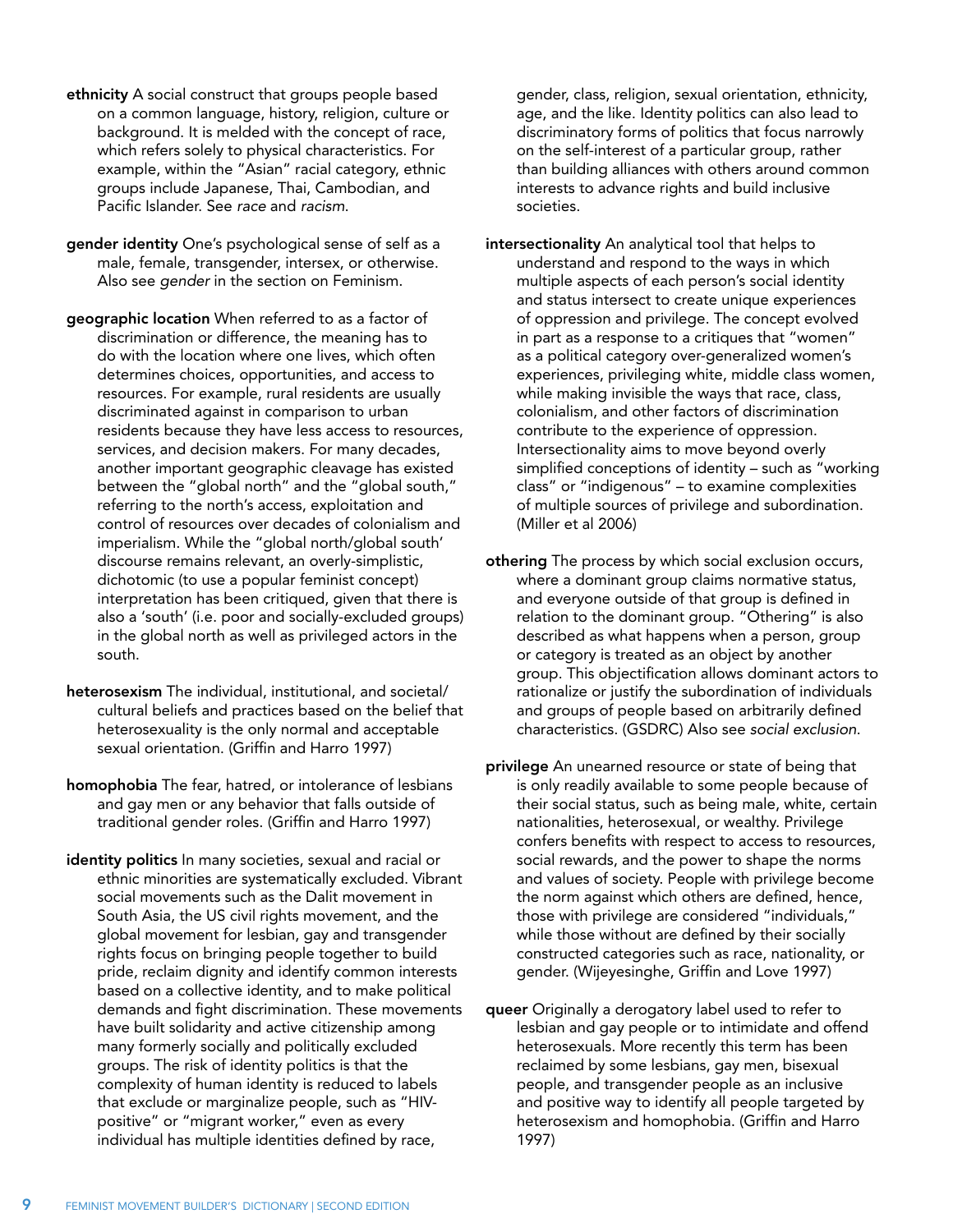- <span id="page-10-0"></span>race Refers to the physical characteristics of people, but has been used as a social construct that goes beyond a biological or genetic characteristic in many countries. Racial categories typically exist in relation to a dominant group and are based on relatively small external physical differences such as skin color. For example, in the United States, Western Europe, and South Africa, "black," "colored," "non-white," and "Asian," are understood in contrast to "white" people of Anglo/European/North American descent. Similarly, 'whiteness' or 'western-ness' is constructed in contrast to stereotypes of black or "third world" women. Racial categories are typically created by the socially dominant group to reinforce their own power or supremacy and to justify differential treatment for other groups of people. At the same time, racial categories have been used in more neutral or positive ways to establish group identity and solidarity.
- racism Prejudice or discrimination is rooted in the idea that race or skin color is a determinant of human traits or capacities, and that differences in skin color confer or reflect inherent inferiority and superiority. Racism and racial discrimination can be overt, for example, in the form of discriminatory laws and policies. More often, racism is deeply embedded in social and political institutions and in belief systems in ways that are unexamined or disguised.
- sexual orientation Refers to a person's preference for a sexual partner. Whether an individual is heterosexual, homosexual, or bisexual is usually highly politicized. There are for example, different views as to whether sexual orientation is a matter of socialization or innate behavior and whether homosexuality is immoral. Many societies are extremely oppressive toward people who do not follow social norms regarding sexuality.
- social exclusion A framework that has been used and expanded upon by feminists and disability and queer rights activists to deepen analyses of poverty and inequality to address the multiple ways that people are excluded from full participation in society, based not only on material deprivation, but also on noneconomic factors such as mental health, gender, physical ability, caste, sexual orientation, and age. The concept moves beyond notions of material disadvantage or "poverty" to address inequalities in terms of other forms of social power required to live a free and dignified life, such as respect, understanding, citizenship, education, and rights. (Batliwala, 2011b)
- socio-economic status Generally refers to a person's position in society as determined by a combination of factors, such as education and economic means. Socio-economic status is one of the most important sources of disadvantage or privilege, but differs from class in that it is assessed with less attention to family lineage and other structural factors that shape economic opportunity and status.
- transsexual A person whose biological sex does not match their gender identity and who, through gender reassignment surgery and hormone treatments, seeks to change their physical body to match their gender identity. Transsexuals' sexual orientation can be heterosexual, homosexual, or bisexual. (Griffin and Harro 1997)
- transgender person A person whose self-identification challenges traditional notions of gender and sexuality. Transgender people include transsexuals and others who do not conform to traditional understandings of labels like male and female or heterosexual and homosexual. (Griffin and Harro 1997)

### POWER AND KNOWLEDGE

- feminist epistemology The study or theory of how gender influences the production of knowledge. Epistemology is concerned with what constitutes knowledge, and who decides it to be so. A core assumption of *feminist* epistemology is that knowledge is produced. *Who* creates the knowledge (the "knower" or the "subject position"), and the multitude of social, economic, cultural, political, and personal factors at play in any given time and place have a distinct and profound influence on the knowledge that is produced. Therefore, knowledge is situated, i.e., it always reflects the assumptions, biases, values, and context of the person(s) who created it. As such, knowledge is political, and the power to create knowledge is a function of social relationships. (JASS 2008)
- hegemony The process through which the world view of dominant groups come to be accepted as "common sense" or the "natural" order of things. Italian activist and theorist Antonio Gramsci developed the concept of cultural hegemony to explain how a dominant group generates ideas and consensus about those ideas to maintain popular support and legitimacy. Hegemony can be expressed through language, culture, patriarchy, political and economic systems, etc…and is designed to maintain the status quo in the interest of those in power.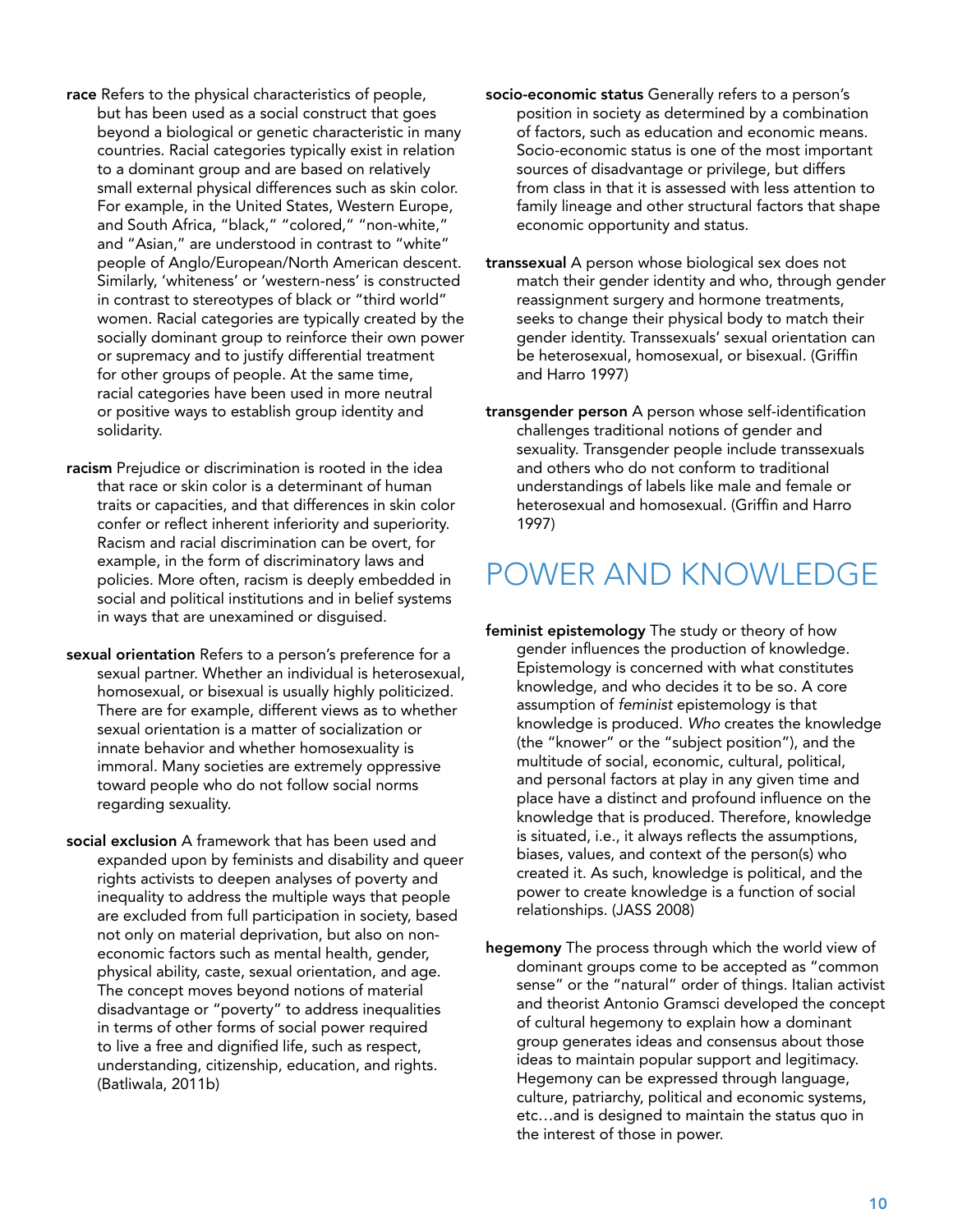- <span id="page-11-0"></span>ideology A system of ideas or beliefs or ways of perceiving and analyzing social reality. Ideologies can justify, support, or challenge the power and interests of the dominant group. Ideologies are disseminated and enforced through social, economic, political, and religious institutions and structures such as the family, education system, media, economy, or legal system. These institutions and structures are set up and mediated by the state and tend to reinforce the dominant ideology and the power of the dominant groups within it. Alternative ideologies, such as feminism, are created in a continuous process of resistance by the less powerful and marginalized sections of society, resulting in various degrees of change in power dynamics, including transformation.
- oppression A systemic social phenomenon based on the perceived and real differences among social groups that involves ideological domination, institutional control, and the promulgation of the oppressor's ideology, logic system, and culture to the oppressed group. The result is the exploitation of one social group by another for the benefit of the oppressor group. (Goodman and Schapiro 1997) See *power*.
- paradigm A pattern of thought that gives people a way of understanding and valuing their world; a worldview providing a basis for customs, explanations, perceptions, institutions and behavior. The "dominant paradigm" refers to the attitudes, values, ideologies and systems of thought in a particular society at a given moment in time. Currently, the dominant paradigm is patriarchy in a phase of globalized capitalism.
- politics The process of negotiating difference different interests, different opinions, different needs and priorities – between and among individuals and groups of individuals. At its core, politics is about power – it's about whose interests and voices count and prevail in decision-making. Politics is often associated exclusively with formal decision-making bodies, such as legislatures and national assemblies, but politics occurs across all social relationships, from the home to the corridors of government institutions. (VeneKlasen and Miller 2002)
- power The degree of control over material, human, intellectual, and financial natural resources exercised by different sections of society or individuals. The control of these resources becomes a source of individual and social power. Power is dynamic and relational, rather than absolute. It is exercised in the social, economic and political relations between individuals and groups. It is also unequally distributed; some individuals and groups have greater control over the sources of power, while others have little or none. Different degrees of

power are sustained and perpetuated through social divisions such as gender, age, caste, class, ethnicity, race, and location; and through institutions such as the family, religion, education, media, the law, government, etc. Power and the institutions through which it is wielded and mediated are varied and changing. Through a continuous process of challenge and resistance, less powerful sections of society can effect changes in the structure of power.

 Theorists and philosophers distinguish among multiple sources and expressions of power. Power over is the most common understanding referring to the control, dominance, exclusion. This is a zerosum view of power. Alternative, inclusive forms of power include: power with (collective power), power to (agency), and power within (empowerment). Drawing on different theorists and from our own work, JASS looks at power over as it operates in visible (through formal decision making), hidden (forces operating under the table that control forms of all decision making) and invisible (socialization) forms that interact. Within the context of feminist movement building, making underlying power differentials visible and understanding the sources and expressions of power is a strategy for unpacking and challenging oppression and developing different, more collaborative ways to express power. (VeneKlasen and Miller 2002, See JASS publication, *Making Change Happen 3: Revisioning Power,* 2006.)

### LEADERSHIP AND ORGANIZING

- activist (for justice) Someone who cares deeply about injustice, inequality and/or the wellbeing of others and the planet, and who takes or organizes political action with others and is driven by a belief in an alternative, and the hope and conviction that a better world is possible.
- advocacy An organized, concerted effort by people and organizations to effect change in both the formal political and policy arena as well as social attitudes. There are many understandings, definitions, strategies, and applications for advocacy, including public interest advocacy, policy advocacy, social justice advocacy, citizen-centered and participatory advocacy. Feminist advocacy refers to strategies, skills, and tools used to influence decision making processes in the public and social arenas in order to eliminate inequalities between women and men. It often challenges other forms of oppression and exclusion. Feminist advocacy seeks to achieve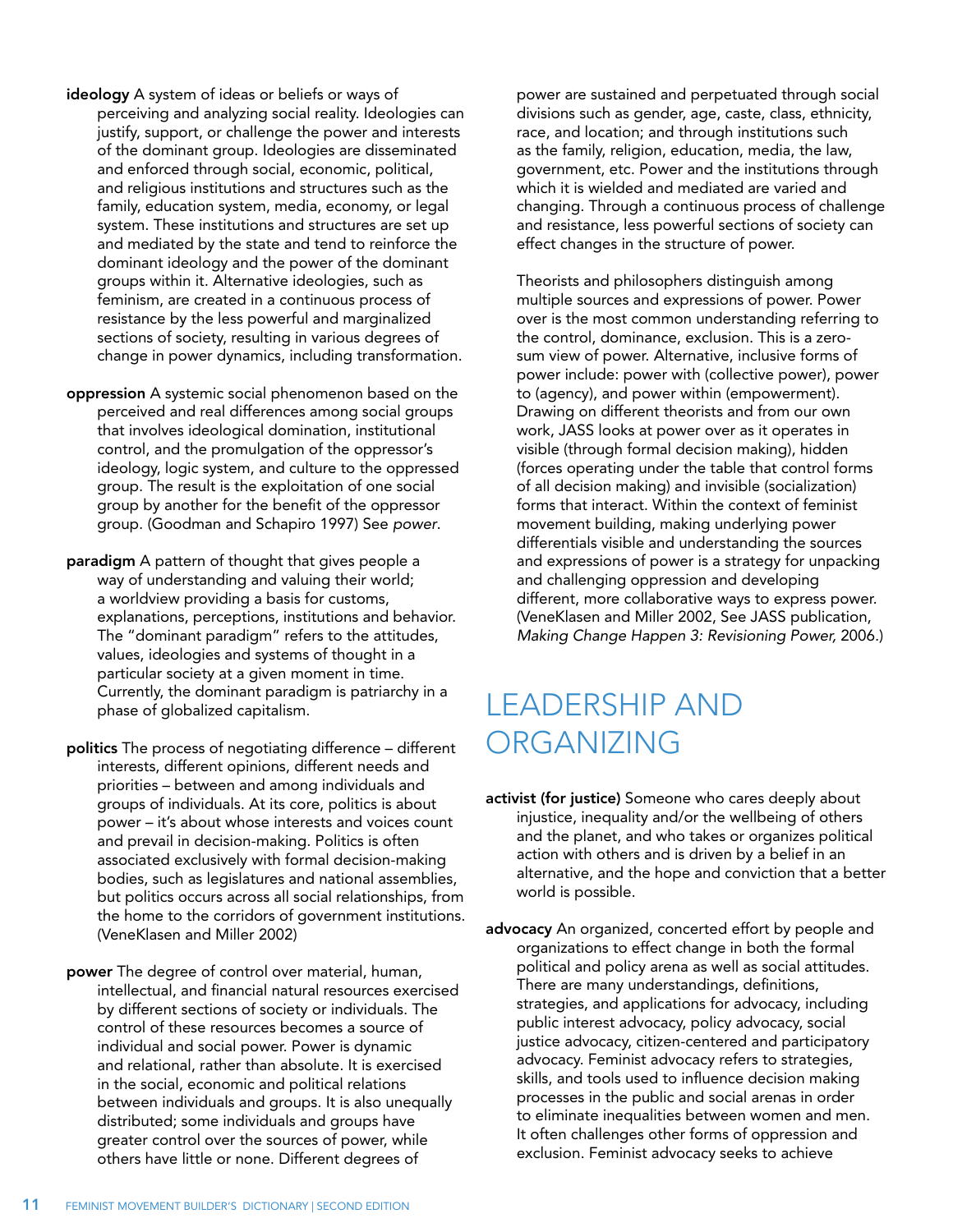<span id="page-12-0"></span>respect for diversity and difference, and to contribute to cultural, social, and political change for women's full and active citizenship. (AGENDE 2001)

Advocacy efforts concerned with empowerment, citizenship, and participation appear different than those that focus solely on policy reform …. [this] advocacy is not just about getting to the table with a new set of interests, it's about changing the size and configuration of the table to accommodate a whole new set of actors. Effective advocacy challenges imbalances of power and changes thinking. (VeneKlasen and Miller 2002)

- agency The capacity to take action or to wield power. Conventional social change efforts often involve topdown, expert-, and/or externally-driven approaches that treat primary beneficiaries as targets, rather than agents, of change. In contrast, movement-building and other empowerment approaches explicitly seek to engage and support primary beneficiaries in defining and driving the change that they themselves wish to see.
- citizen and citizenship A citizen is most commonly understood as an inhabitant of a specific country who owes allegiance to its government and is entitled to protection and rights it provides. From this legal definition, citizenship is viewed as the exercise of rights and responsibilities. Even as governments exert legal control on who is and isn't a citizen, definitions of citizenship vary with different understandings of democracy and the role of the state. The prevalent narrow view is that a government decides who legitimately belongs (excluding immigrants); citizens' rights are limited to voting and using public services and infrastructure. Alternatively, a social justice notion of citizenship and being a citizen is dynamic – makers and shapers – as opposed to the above "users and choosers" definition (Gaventa, 1997). From a feminist point of view, citizenship involves claiming voice and accountability in all areas of life – public, private, and intimate – to challenge power hierarchies and exercise rights. (VeneKlasen and Miller, 2002)
- coalitions, alliances and networks While these terms are used differently in different context, they are often used interchangeably. Some distinctions are helpful in order to envision and tailor relationships to best suit their purpose and the needs of diverse members. Coalitions generally have a more formalized structure, for example employing staff or having standing committees, and usually involve long-term relationships among the members. Alliances generally involve shorter-term relationships

that come together around specific objectives and/ or at distinct moments. Networks tend to be loose, flexible associations of people and groups brought together by a common concern or interest to share information and ideas. (VeneKlasen and Miller 2002)

- community organizing Community organizing is a process by which a group of people come together around a shared concern or problem and work together to find a solution that includes taking measures to influence the policies or culture surrounding them. Community organizing often starts by addressing a concrete, unmet practical need and evolves to address the structural causes of the problem, thereby transforming power. A critical element of organizing is the development of community leaders, using the organizing process to better understand political dynamics, change and organizing. (VeneKlasen and Miller, 2002)
- critical consciousness An ever evolving questioning awareness about the world and how power operates. A strategy and objective of feminist movement building, consciousness-raising includes developing an understanding of how personal experiences are linked to and influenced by political and economic systems; history and awareness of current events; and the dynamics of power. It engages an understanding of self, including the simultaneity of privileges and oppressions (e.g., race, class, gender). For women, developing a critical understanding of our situation helps us to overcome self-doubt fostered by subordination and sexism enabling us to recognize and tap into our own power and link with others to address common issues. (VeneKlasen, 2006)
- constituency building Activities aimed at strengthening the involvement of those most affected by an issue in the design and leadership of advocacy. Effective constituency building enhances the organization and political voice of people and lends legitimacy and leverage to change efforts. However, by focusing on constituencies solely for the purpose of legitimizing and bolstering policy claims without concern for the longer term questions of power and citizenship, some of these efforts have been criticized as "instrumentalist," and worse, have alienated communities otherwise interested in supporting change. (VeneKlasen and Miller 2002)
- democracy System of decision making in which power is exercised by the people. Democracy depends not only on the structures that allow decision-making by the people but also on whether those people are free, informed, and safe to have input into and control over decisions that impact their lives. For feminists, questions of democratic participation in the household, sexual realm, media, knowledge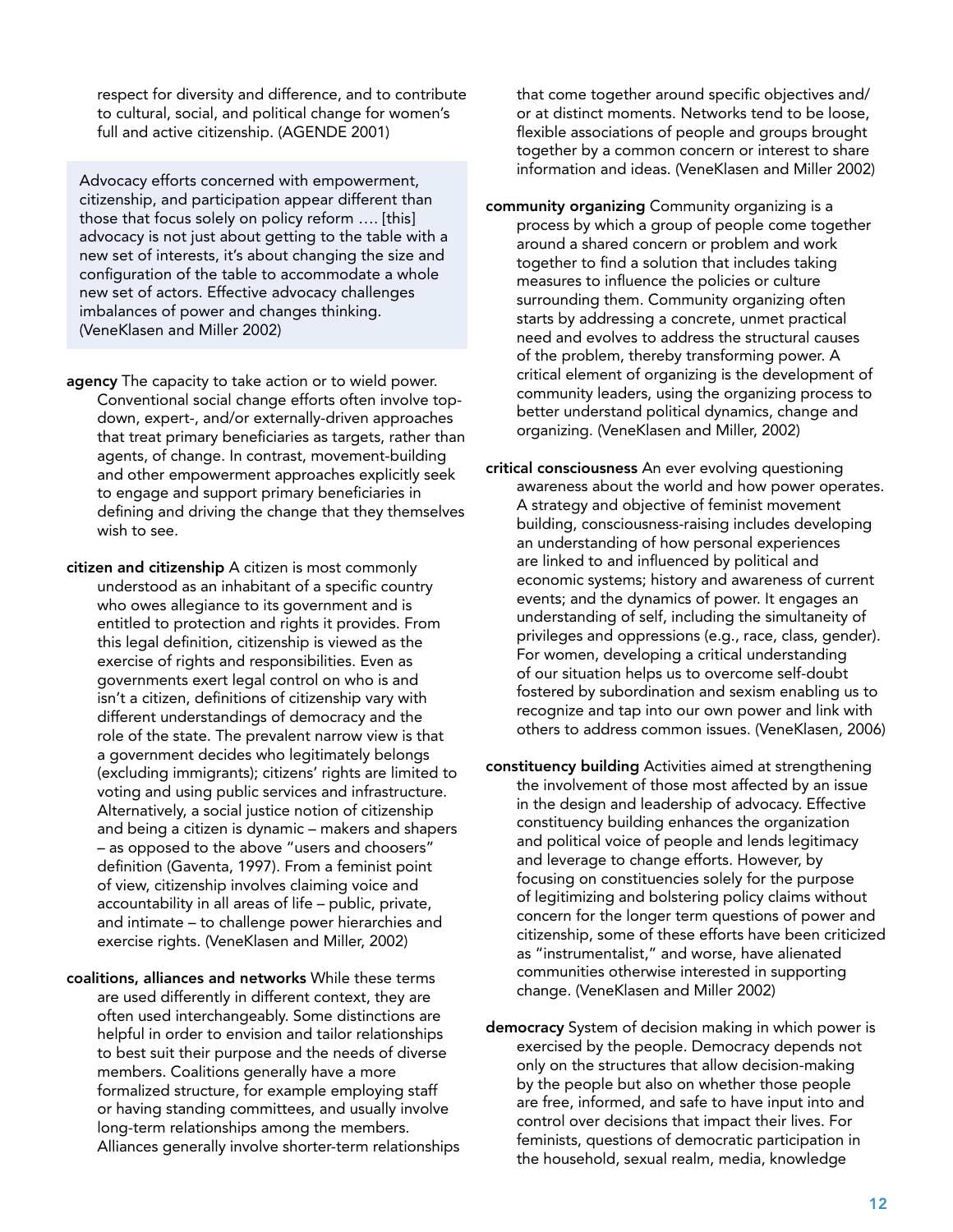<span id="page-13-0"></span>creation, and the economic sphere are as important as the quality of participation in the public arena.

- empowerment A process involving a range of activities from individual self-assertion to collective mobilization and resistance aimed at upending systemic forces and power dynamics that work to marginalize women and other disadvantaged groups. Empowerment begins when individuals recognize the systemic forces of inequality that influence their lives and consciously act with others to change existing power relationships. (Batliwala, 1994)
- engendered citizenship Concept in which rights and responsibilities of individuals in the formal political arena are applied across all social relationships and institutions, specifically, the family which is conventionally understood as the "private" sphere and therefore not subject to the formal laws and policies of the public sphere. (Molyneaux 1997)
- feminist leadership An evolving way of thinking about leadership in which power and positions of authority – among individuals, in organizations and within movements – in the state and elsewhere – are used to create inclusive processes and structures that privilege people who have been traditionally excluded, foster democratic participation, and operate on the basis of authenticity, legitimacy and accountability to constituents or stakeholders. (Batliwala, 2011a)
- feminist popular education A political, collective learning process aimed at "consciousness-raising", based on facilitated dialogue that places the learners' voices and lived experiences at the heart of the learning and enables an analysis of power and patriarchy. Brazilian scholar-activist Paulo Freire originally developed popular education about 50 years ago. Freire's methods have been widely critiqued and adapted over the years, spawning many participatory and interactive learning processes. Feminist popular education incorporates a gender and a class analysis of oppression and starts with the personal dimension as a site for consciousness-raising and change. In this way, it seeks to develop understanding and capacities to influence how power operates within the private realm: families, sexual partnerships, and marriage. Feminist popular education acknowledges how socialization impacts a woman's sense of herself, her self-confidence, health, body image, psychology, and ability to seek fulfillment and pleasure in all areas of life. (Freire 1970 and VeneKlasen 2006)
- feminist transgression Individual or collective forms of resistance that challenge or subvert the norms and customs imposed on women by capitalist patriarchy and has as its goal the permanent eradication of

all forms of oppression. Recognizing and acting in solidarity with women who resist and push back against increasing oppression, fundamentalisms, and violence is an essential element of feminist movement building.

- intention/intentionality In essence, refers to a clarity and determination of purpose. It was applied as a planning term by Maria Suarez to describe the aim of social or political change efforts among feminists in Mesoamerica. The term was conceived as an alternative to linear goal- and outcome-oriented planning and evaluation frameworks that have contributed to the depoliticization of social change efforts. The prevalent technical approach to planning emphasizes qualitative and cause-and-effect thinking that does not accurately capture the dynamic patterns of feminist organizing and often does not account for the underlying structural drivers (i.e. power) of inequality. The term seeks to recover the dynamism and uncertainty in political work and to ensure flexibility while simultaneously communicating clear political meaning, particularly with existing and potential financial donors. Also see *NGO-ization*.
- mobilize To engage people as political activists through actions that build and use the strength of organized numbers and other resources to make demands known, influence those in power, and ultimately bring about a particular political objective. All too often, people find themselves "mobilized or "turned out" in the service of an agenda that they had no voice in shaping. This can weaken linkages and leave people feeling hostile and alienated. In contrast, movementbuilding approaches to mobilization engage people as political protagonists, educating and building new leadership in addition to activating their support. Also see *constituency building*. (VeneKlasen and Miller 2002)

movement Characteristics include: a) an organized set of constituents pursuing a common political agenda of change through collective action; b) a membership or constituency base – the individuals or communities most vested in the change; c) some degree of formal or informal organization – networks, member collectives, etc. – are part of the organized core of a movement; d) a clear political agenda – common analysis, goals, targets for change; e) *leadership from the constituency* at multiple levels – i.e. not entirely dependent on external leadership; f) *collective or joint actions* in pursuit of common goals – movements are not based on providing services alone (though they may do so, for their members) but on acting for change; g) *Some continuity over time* (movements are not a "campaign," though they may use campaigns as a strategy, nor are they a one-time struggle over a specific issue); and h) *strategies* that combine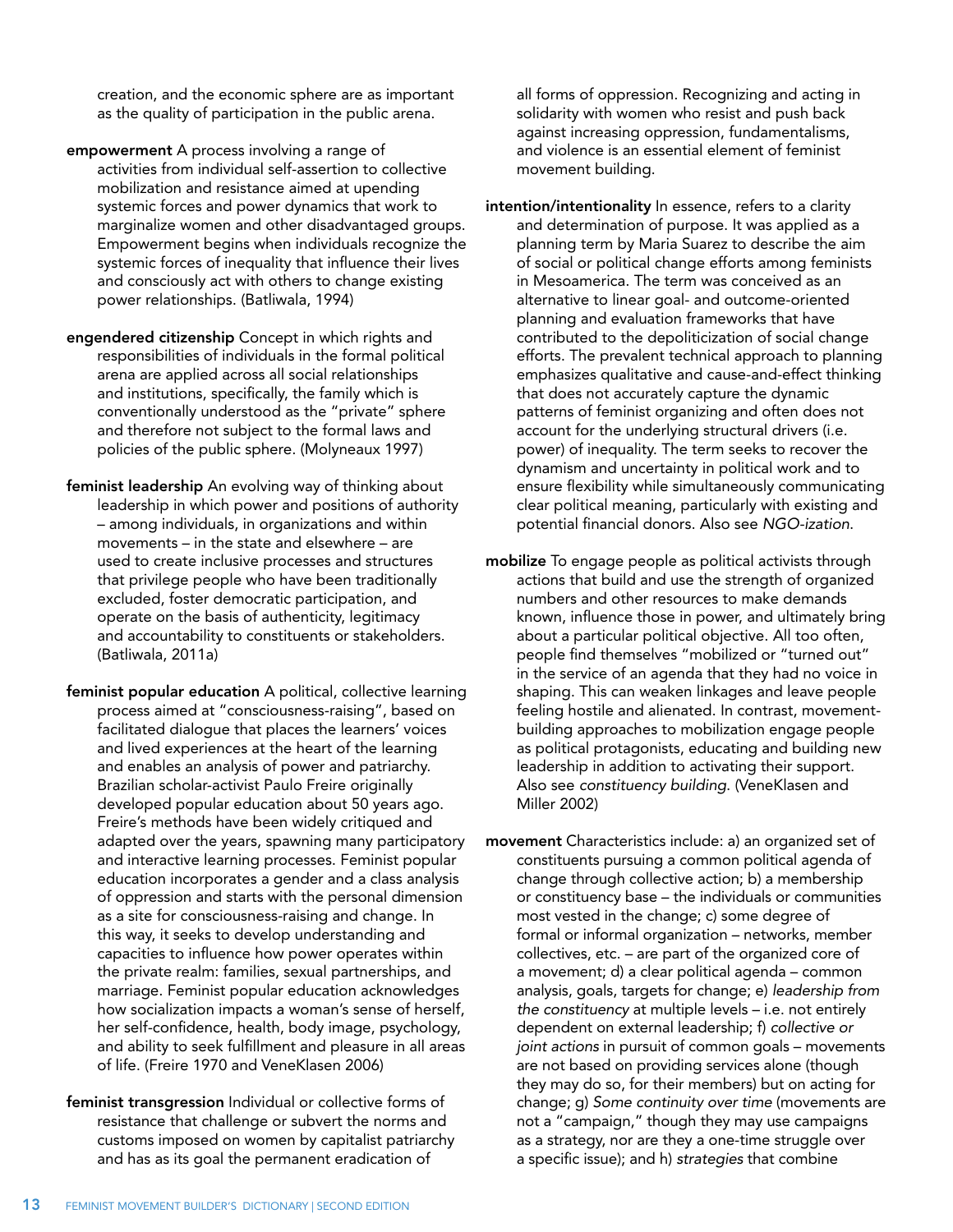<span id="page-14-0"></span>*contestation* (e.g. marches, protests) and *critical cooperation* (advocacy and lobbying) forms – i.e. the strategies manifest visible political struggle.

- feminist movements Movements with a) *gendered political goals*, privileging women's interests and seeking to transform both gender and social power relations; b) *gendered strategies* – that build on women's own strategies and capacities, and involve women members at every stage of the process; and c) an agenda built from a *gendered feminist analysis* of the problem or situation they are seeking to change.
- movement-building A process of organizing and mobilizing communities and/or constituencies to respond to common problems and concerns; the organizing process involves developing a shared analysis of why the problem exists, a common vision and agenda for change, and short and longterm strategies; movement-building also requires that those involved define shared principles and mechanisms for communication, roles, responsibilities and all of the internal governance of the movement itself.
- feminist movement-building Political organizing that is characterized by inclusive and egalitarian processes designed to foster both individual agency and a common agenda that can serve as the basis for collective political action. Feminist movement building is not limited to or solely defined by any single issue(s) (e.g. "women's issues" such as reproductive rights or equal pay), and can focus on bringing women from different social movements and agendas together. Feminist movement-building brings a feminist analysis and principles, and specifically, the equal role and voice of women, into other agendas and movements, including the environmental, human rights, peace and labor movements. This is different than building feminist movements which are a process of mobilizing women and women's organizations for struggles whose goals are specific to gender equality outcomes, such as sexual and reproductive rights or violence against women. (Srilatha Batliwala, 2008 and JASS 2009)
- NGO Non-governmental organization
- NGO-ization A phrase to critique the dominance of NGOs within social justice organizing efforts. It also refers to a trend toward the professionalization and institutionalization of civil society, and a shift in accountability from communities and constituencies to financial donors. Although NGOs take on many forms and are not inherently problematic, the critique holds that NGO-ization often weakens social justice efforts by de-politicizing them, replacing

grassroots organization that challenges power with technocratic institutions that soak up donor funds even as they become increasingly removed from the needs, experiences, and priorities of grassroots

"the debate about NGOization was, to put it mildly, particularly heated and often acerbic. In fact, in the eyes of their staunchest critics, NGOs were traitors to feminist ethical principles. [NGOs] depoliticized feminist agendas and collaborated with neoliberal ones. But those kinds of blanket assessments of feminist NGOs as handmaidens of a global neoliberal patriarchy, in fact, failed to capture the ambiguities and variations in and among NGOs in particular countries, and regions, and even the same neighbourhoods. The good NGOs/bad NGOs binary simply doesn't do justice to the dual or hybrid identity of feminist NGOs: technical organizations that are, at the same time, some of them, intricate parts of what we call "the movement." (Alvarez 2008)

- organizing Deliberate action intended to bring people together to develop leadership strategies and the collective capacity needed to confront a common issue or push an alternative justice agenda. For justice organizing, the people involved are often those who are disadvantaged by the system or excluded from decision-making venues and their allies. Ideally, people gradually take on greater leadership in addressing problems and build organizations and movements bound by mutual respect, trust and common purpose. Also see *constituency building*.
- outreach (for organizing) A wide variety of strategies – participatory planning and organizing, media, education, mobilization, and direct recruitment – that aim to gain the support and direct involvement of constituencies and to build their capacity as active citizens.
- participation An active and informed process through which people expand consciousness and citizenship, learn to navigate power, come up with solutions, and actively influence decision-making that impacts their lives.
- resistance The act of challenging the dominant power structure. There are every day acts of resistance, for example, challenging rigid gender roles within the family or calling out discrimination within the workplace. Alternately, organized, collective forms of resistance range from subtle, symbolic gestures, such as silent protests, to highly visible demonstrations such as marches, strikes, or boycotts. At its core, resistance is a dynamic, revolutionary or radical action used in some instances after engagement with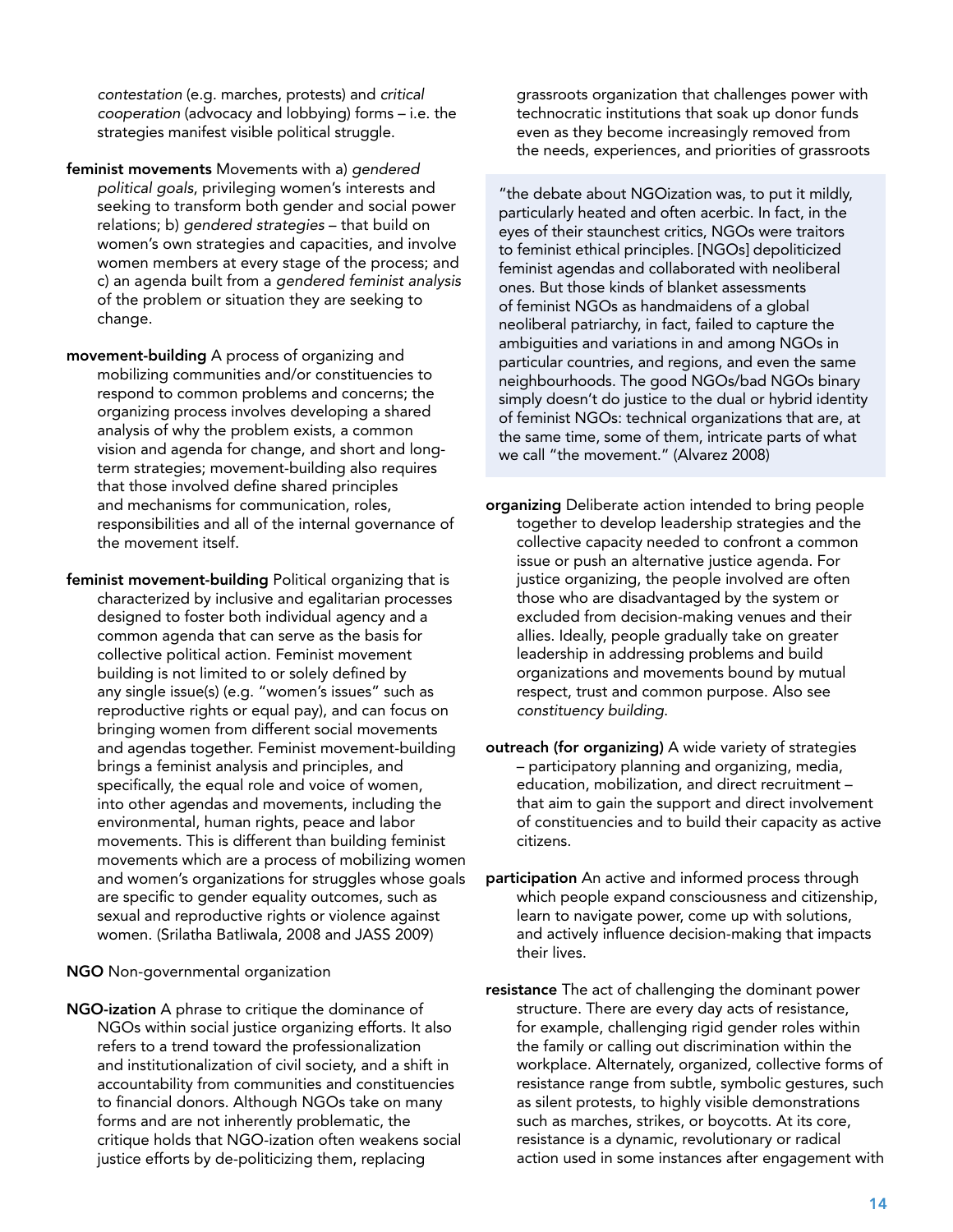<span id="page-15-0"></span>the established channels and formal institutions of power fail.

- resonance The ability of people to see their own lives and experiences reflected in the lives, feelings, and struggles of others, built on empathy and solidarity, it can serve as a transformative political process that helps people analyze discrimination and inspires deeper relationships, visions of justice and action. (Suarez and Miller)
- safe space (for feminist organizing) A closed environment built on the basis of trust where women can be open and honest in discussing their fears, risks and, if needed, recover from the physical and psychological effects of burnout and violence, and identify resources and pursue solutions. A safe space acknowledges differences among women and consciously works to avoid reproducing oppressive social hierarchies that both privilege and silence individual and groups of women. In some situations, physical, emotional, and psychological violence is used as a weapon to undermine women's political participation or to silence women. Sustainable feminist organizing requires spaces to deal with the conflict or violence that women's resistance can generate and develop strategies for risk assessment and safety.
- wellbeing The state of being healthy, fulfilled and thriving. Activism, particularly in risky environments, can put our wellbeing at risk, and many of us carry out our work at huge personal costs. The personal risks that women face in their homes, communities and organizations for being empowered and speaking out can be formidable, causing them to withdraw from political roles and involvement so they can avoid stigmatization and loss of connection to families and other loved ones. Wellbeing becomes an even more critical political issue as economic instability and poverty among women focuses their energies on their families' survival. In order to be sustainable over the long term, feminist organizing and social and political change efforts need to acknowledge the importance of the impact of the current moment in which we live on women's bodies and health, and incorporate self-care and other opportunities refresh energies, imagination and hope. In a broader development context, many feminists and activists argue that the well-being of a population, in terms of access to the various dimensions of quality of life indicators (which includes sustainability), should be the main goal of development rather than economic growth. This perspective serves as one of the basis for calling for an alternative paradigm of development.

### THE STATE

- civil society The arena of social interaction between the family, market, and the state where the level of community cooperation, voluntary association, and networks of public communication determine its potential. Civil society includes non-profit institutions, NGOs, and grassroots groups that sometimes provide services or represent citizen interests (e.g., human rights organizations, labor unions, community development groups, private universities). In a strong civil society there are many different types of groups, communication is open, and there is a high level of public involvement. Repressive states control social relationships and organizations and often break down the values that enable people to work together. (VeneKlasen and Miller 2002)
- development A multi-dimensional process involving major changes in social structures, popular attitudes, and national institutions as well as the acceleration of economic growth, the reduction of inequality and the eradication of widespread poverty. (Gabriela's Women's Party, Philippines)
- family The family is defined by a set of relationships created by birth, adoption, lineage, marriage, common law partnership, or other social commitments. These relationships usually extend beyond a single household to other households and groups. The family promotes social attitudes and values that influence the nature of the state, civil society, and the market. In the neoliberal paradigm, the family is considered a private realm; however, there are usually laws to regulate some aspects of family relationships. (VeneKlasen and Miller 2002)
- fundamentalisms A global phenomenon based on strict adherence to a specific ideology—religious, political, economic, or otherwise—that is acted out through concerted efforts to impose this ideology on all social, political, and economic arrangements and structures. Fundamentalist tendencies are present within all religions, including Buddhism, Catholicism, Christianity, Hinduism, Judaism, Islam, and localized religious traditions such as the ethno-religious Kenyan Mungiki movement, Mexican indigenous Tepehuan, and Nepali shamanism. Fundamentalisms are largely associated with religion, but should not be conflated with it. There are also economic fundamentalisms (e.g. market fundamentalism refers to the rejection of state intervention in economic activities whatsoever) and political fundamentalisms (e.g. extreme stances that reject all other points of view such as libertarian fundamentalism). Fundamentalisms vary in form and content but share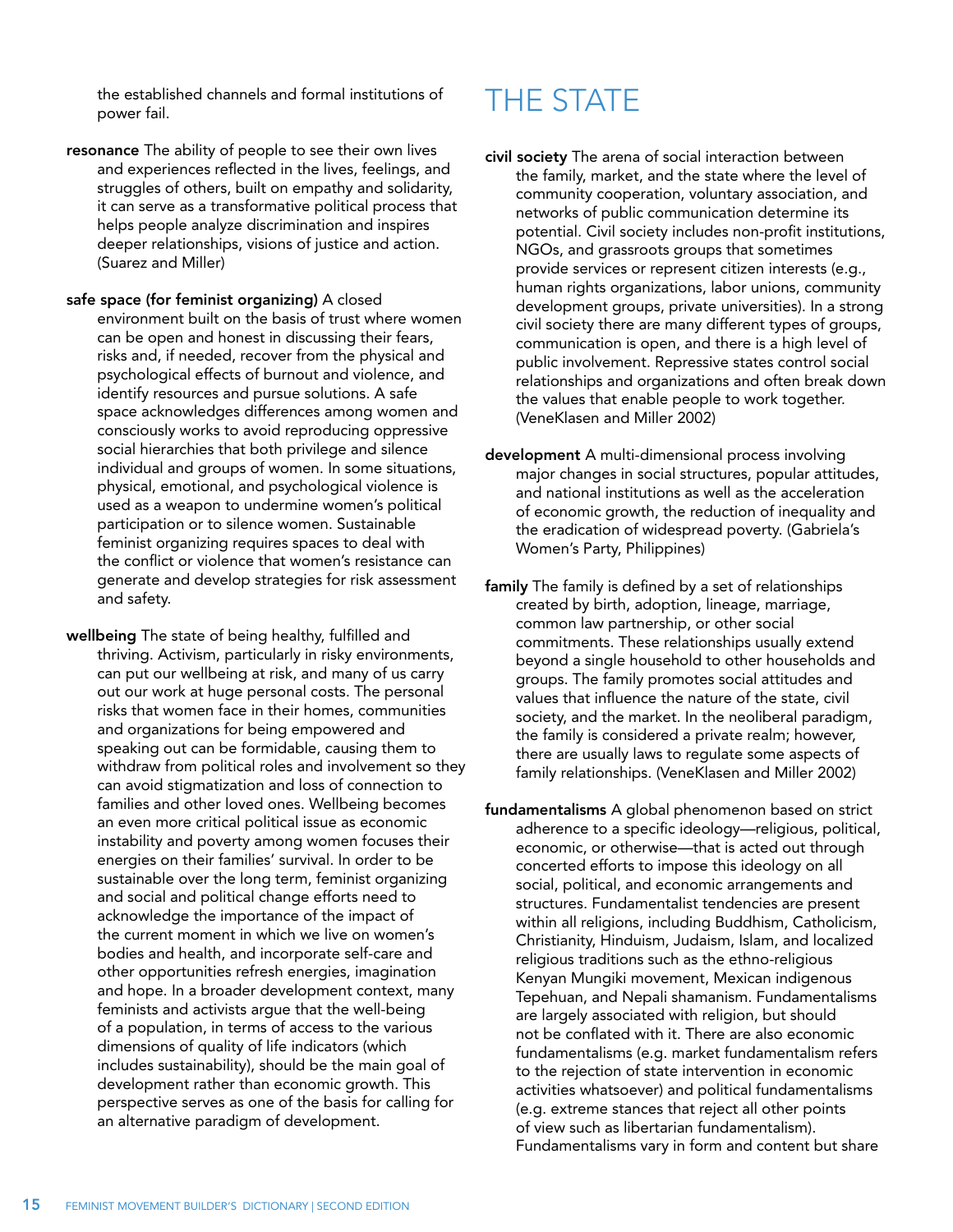<span id="page-16-0"></span>common features including intolerance for all other points of view and suppression of dissent. Within fundamentalist discourses, women are viewed as the reproducers and symbols of a community's collective identity. This translates into an obsession with the control of women's bodies and autonomy, and the prescription of strictly defined gender roles.

 Although fundamentalist movements in different regions and religions may emphasize one or another issue more strongly, in all contexts, these campaigns seek to exercise strict control over women's bodies and autonomy, and actively deny the rights of lesbian, gay, bisexual, transgender, queer and intersex (LGTBQI) persons and communities. Because their messages become strongly internalized as part of people's identities, religious fundamentalisms are able to restrict the space for dissent much more than other patriarchal systems. They limit questioning and freedom of choice, erode people's sense of self and autonomy, and attack tolerance and pluralism. Fundamentalisms exert control in societies through ascendance to state power, overt or covert alliances with state power, control of mass media and/or cultural/ideological campaigns that influence civil society. Fundamentalist movements in all regions and religions specifically target youth – appealing to their needs and subjectivities, and penetrating the education system to mold future generations. (AWID, 2009)

governance Governance is the capacity and the quality of governing. In its broadest terms, governance refers to the relationships between people and different institutions; it is the mechanism that allows for information flows, decision-making and accountability. This might be between a government and its citizens, between an NGO and the people with whom they work, or it could be the internal management structure of any organization and applies to international organizations, such as the World Trade Organization, national government or grassroots organizations. Each level has relevance in the fight for justice and equity for poor and marginalized people. Moreover, different people will conceptualize and experience governance differently due to their power and position in society. Over the last few years governance has become a buzz word in development, referred to frequently by organizations such as the World Bank and international and national NGOs. "Good governance" is heralded as a prerequisite for positive change by strengthening government accountability, decreasing corruption and abuse of power, and increasing citizens' voices in decision-making. A major critique of the "good governance" discourse is that it is focused on making power more efficient, not redistributing it. (Newman 2004)

human rights See *rights* and *women's human rights*.

- human security A people-centered approach to security that responds to authentic causes of vulnerability by expanding human rights, basic economic justice, access to food and healthcare, protection from the ravages of environmental disasters and degradation, personal freedom from violence, including domestic abuse, and protection from ethnic and sectarian violence. Also see security
- militarism A broad analytical framework for describing the collective impacts of the use of military force and violence on everyday life and on the social, economic, and political institutions that shape it. This analysis identifies a military logic in the organization of society, beginning with the violent oppression of colonialism and its legacies, vis-à-vis militaristic post-colonial regimes; proxy wars during the Cold War that propped up authoritarian dictators and led to arms proliferation; and current-day military rule and violent civil and political conflicts. It also encompasses the role and effects of US military bases on communities and the impact of the US-led "wars" on terror and drugs that have led to massive flows of resources to law enforcement and defense sectors in the name of "national security." (Mama and Okazawa Ray 2008)

neo-liberalism A set of economic and political theories that posit the centrality of a "free-market" system under which market forces, rather than governments, determine key aspects of the economy, with governments acting to support globalized markets, market-oriented processes and the interests of capital Neo-liberal economic reforms over the past three decades have expanded and deepened the influence of capitalism, especially consumerism and the use of credit, on social and political institutions and on culture. This agenda includes free trade, privatization, reduced government spending on social programs, huge increases in spending on subsidies to business and security, deregulation of businesses, no curbs on foreign investors, low taxes on the wealthy and corporations, minimal labor and environmental protections, no subsidies or supports for poor people and sectors, etc.

 Neo-liberalism has accelerated the accumulation of capital and the taking of huge profits by the "big capitalists." As a result, the crisis of overproduction and over accumulation by a few has persisted at a rapid and worse rate. These big capitalists have resorted to tricks of finance capitalism and have spawned a financial oligarchy in an attempt to override the recurrent crisis of overproduction and the tendency of the profit rate to fall. These big capitalists have repeatedly expanded the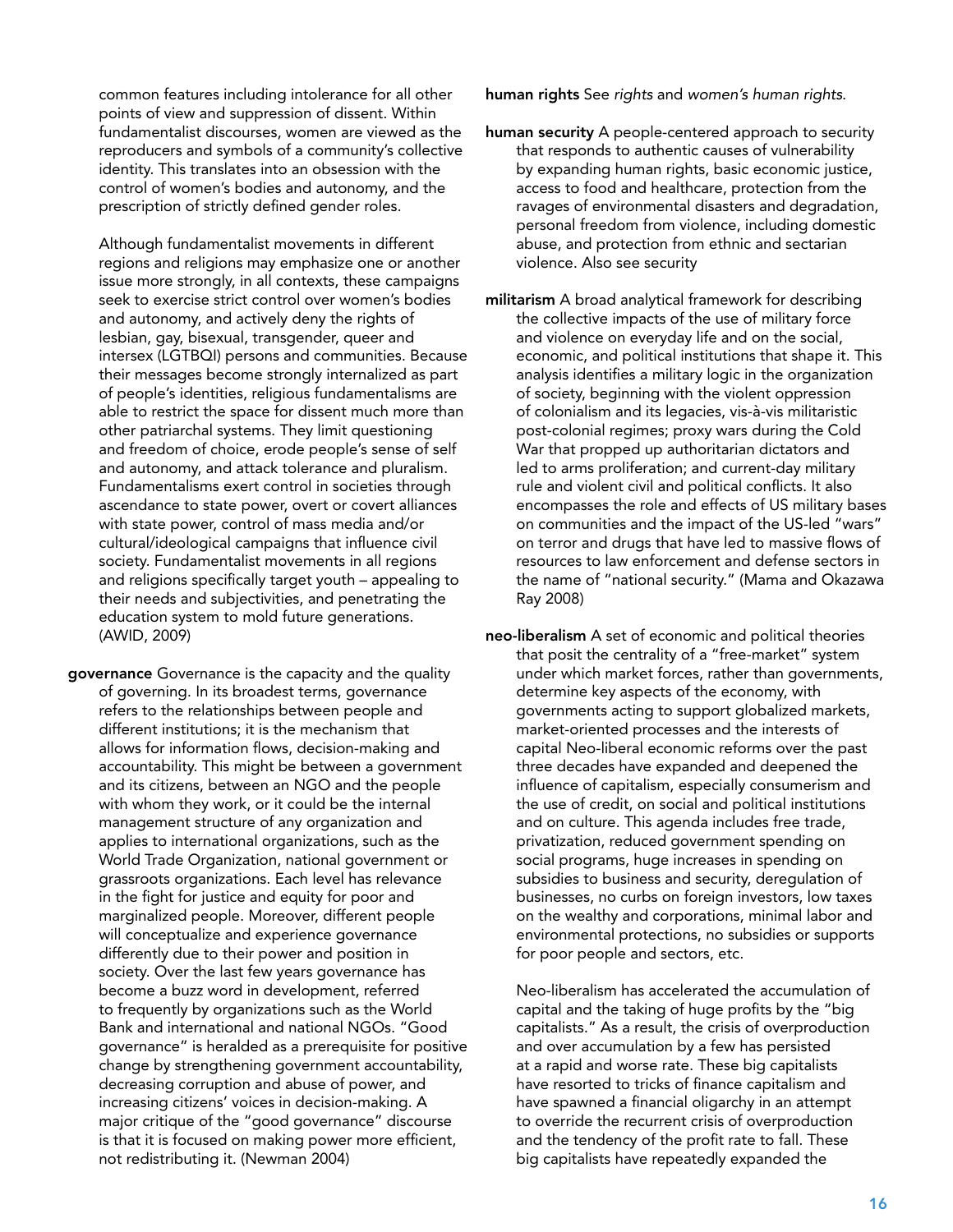<span id="page-17-0"></span>money supply and credit, generated derivatives in astronomical amounts and made one financial bubble after another in order to raise their profits and overvalue their assets.

- rights Something to which a person has a just claim. Rights may be enshrined in law, defined by custom, and/or established as a social norm. Rights confer a certain degree of power and for this reason, what is recognized and protected as a right is a perpetual work in progress. The concept and international consecration of rights is a potent tool for reframing people's hopes and needs as legitimate political claims for which the state and/or other actors have responsibility and can be held accountable. That said, for this conceptual approach to have practical meaning, definitions of citizenship (i.e. who has rights), the state's jurisdiction with respect to the public and private spheres, and the indivisibility of social, economic, civil, and political rights must be addressed. See also *women's human rights*.
- security The traditional understanding of security revolves around the security of states from external attacks, provided by governments through military means. The realities of the current historical moment, however, argue for a broader understanding of security that takes into account the dangers people confront from environmental degradation, violent conflict, human rights violations, the inability of states to deliver on basic human needs and similar challenges. Also see *human security*.
- state Consists of the people, procedures, and institutions of government bound by a particular territorial borders. The state's authority and duties, and people's access to public decision-making, resources and opportunities are defined and regulated through laws and policies. Policies and laws are enforced and implemented through government ministries, the police, courts, schools, local government and ministries, and other institutions. Different states exert various levels of control on civil society and on the market, and regulate relationships in the family through family law. (VeneKlasen and Miller 2002)
- women's human rights The Universal Declaration of Human Rights adopted by the United Nations General Assembly in 1948 outlines what is considered in this century to be the fundamental consensus on the human rights of all people in relation to matters such as security of person, slavery, torture, protection of the law, freedom of movement and speech, religion, and assembly, and rights to social security, work, health, education, culture, and citizenship. The human rights delineated by the Universal Declaration are to be understood as applying to women. However, tradition, prejudice, social,

economic and political interests have combined to exclude women from prevailing definitions of "general" human rights in practice and to relegate women to secondary and/or "special interest" status within human rights considerations. During the United Nations Decade for Women (1976-1985), women from many geographical, racial, religious, cultural, and class backgrounds took up organizing to improve the status of women. The United Nationssponsored women's conferences, which took place in Mexico City in 1975, Copenhagen in 1980, and Nairobi in 1985, convened and took up the first steps to evaluate the status of women and to formulate strategies for women's advancement.

 In 1979, the UN General Assembly adopted the Convention on the Elimination of All Forms of Discrimination Against Women (CEDAW), which is often described as an international bill of rights for women. Consisting of a preamble and 30 articles, it defines what constitutes discrimination against women and sets up an agenda for national action to end such discrimination. Following this historic breakthrough, women in many diverse countries worked to get CEDAW ratified by their countries and began developing analytic, political and legal tools for enforcement. The Vienna Conference on Human Rights in 1993, finally recognized women's rights as integral and indivisible from all human rights, and launched a process for developing legal alternatives for enforcement, including the Optional Protocol for the CEDAW, which enables women to take their country to court for failure to enforce CEDAW. Today, women's movements continue to use the human rights system and frameworks to push their governments to recognize and enforce their basic rights.

### THE ECONOMY

- capitalism An economic system in which products are produced and distributed for profit using privately owned capital goods and wage labor. Many feminists assert that a critique of capitalism is essential for understanding the full nature of inequality, as global economic restructuring based on capitalism reflects a particular ideology that celebrates individual wealth and accumulation at the lowest cost to the investor, with little regard for the societal costs and exploitation
- care economy An unpaid economy sometimes called the "domestic" or "reproductive" sector or "social reproduction" in which women do most of the work of maintaining the labor force and keeping the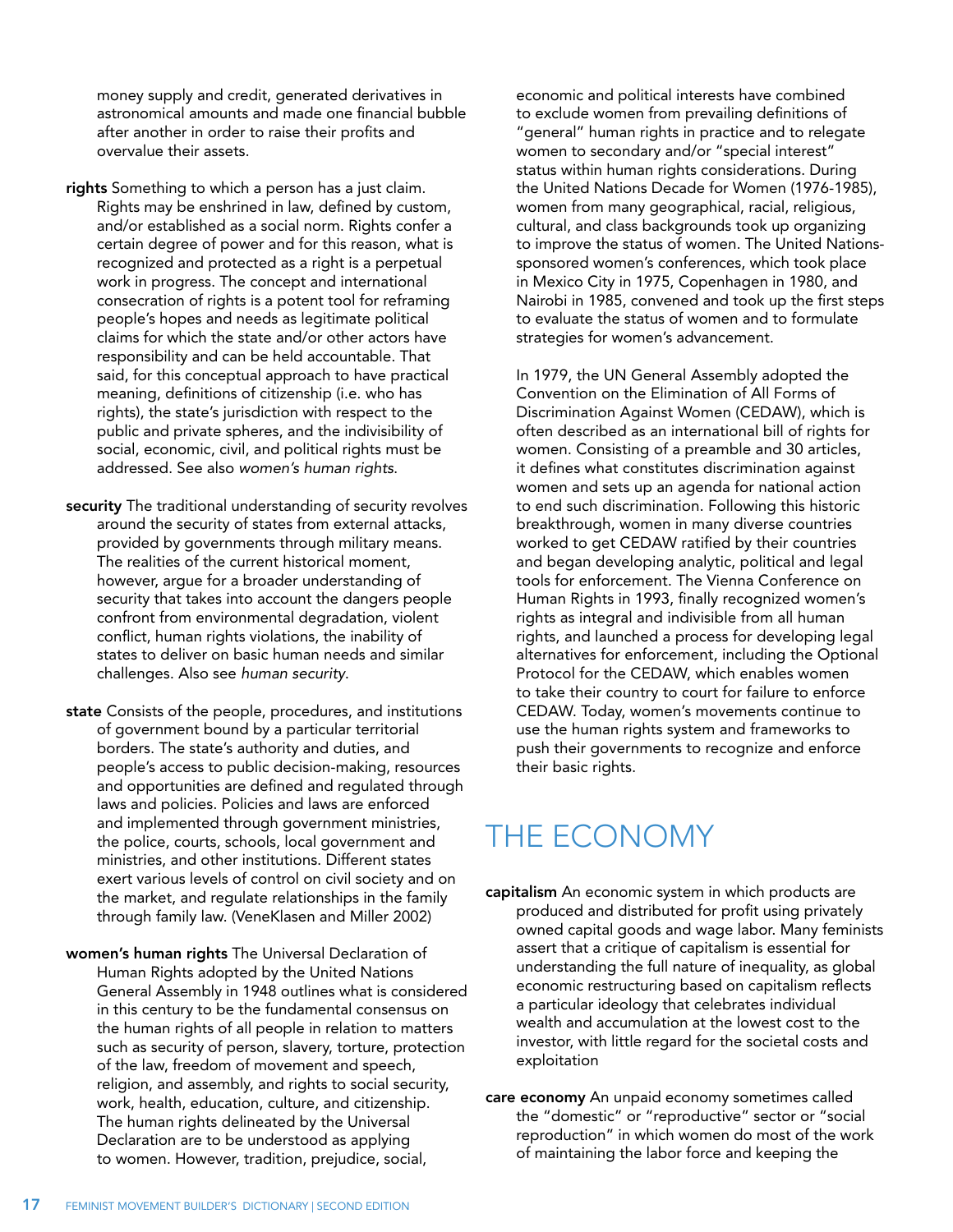<span id="page-18-0"></span>social framework in good order – both vital services for government and the commercial economy. The care economy produces and reproduces family and provides community-oriented goods and services such as healthcare, childcare, education and the like as a part of the process of caring for people and often outside the money economy. The care economy overwhelmingly depends on women's labor. The value of the care economy is usually excluded from official economic statistics, making it hard to assess the gender impact of budget and policy decisions that touch on this sector. Work in the care economy is often not paid, though it may be supported by payments from the government. Conversely, government cutbacks on social programs or funding inadequacies in the provision of basic social services and essential utilities in infrastructure and other areas of basic needs can add substantially to women's burden of unpaid work in the care economy. Also see *domestic work*.

- commons Concept from the 18th century pre-capitalism period referring to resources that the public shares. Commons include tangible and intangible resources like parks, air and space, clean water, traditional knowledge, biodiversity, and the Internet—areas of common interest and necessity to which all members of a society have or should have access. Commons embody the efforts of multiple individuals and inputs; i.e. no single individual or entity can claim private ownership of common resources (e.g., government funded scientific research, intellectual property) The current stage of capitalism includes a major offensive against the public commons, through privatization of land and resources as seen in the expansion of extractive industries like mining, oil and timber production onto public and indigenous lands, for example. Today, activists are "reinventing" and "reclaiming" the commons to democratize access to these vital resources and ensure that we protect them for current and future generations. But most of all what they are doing is defending the few spaces of commons left from encroachment.
- consumerism The practice of purchasing the goods and services one needs or perceives as needed to sustain life and wellbeing (as opposed to building or creating things yourself or sharing them cooperatively within a community, for example). Consumerism represents a way of life, a way of projecting a social identity based on the things you buy. The neo-liberal free market economy relies on consumerism to drive economic growth. Public and economic policies promote consumption, for example, by making it cheap to borrow money or by allowing employers to eliminate costly labor standards, thereby making their products cheaper

for the consumer while media is used to induce new needs and desires.

- derequiation The removal or watering-down of government rules and regulations, including consumer, labor and environmental protections, that constrain or increase the cost of the operation of corporations and other economic actors, often to protect the public good. Also see *neo-liberalism*.
- domestic work Domestic work covers work in the home (one's own or another's), including many different activities, situations and relationships and specific tasks such as cleaning, laundry and ironing; shopping, cooking and fetching water; caring for the sick, elderly and children; looking after pets; sweeping and garden-tidying. Domestic work fundamentally involves power relationships and is usually undervalued, unpaid, largely invisible, and seen almost exclusively as "women's work" as a result of the sexual division of labor. In all societies, domestic work is assigned to women based on gender criteria; while men may occasionally share in these tasks, nowhere do men do an equal work in the home. When women work outside the home in the labor market, other women (or children) are brought in to do domestic work, when finances permit, or women work double workdays, rather than men of the household doing more of the caring work. (IDWN)
- domestic worker Domestic workers perform a range of tasks (see above) for and in other peoples' households. They may cook, clean and wash the laundry, and look after children, the elderly or persons with disability. They may work as gardeners, guardians or family chauffeurs. Most of them are women. They are often excluded, de jure or de facto, from labor laws and social protection. (ILO). Domestic workers are involved in many types of employment relationships that almost always involve elements of race, ethnicity, age, poverty, and class: most domestic workers are and obliged by economic need to leave their own homes to work in those of usually wealthier people. The vast majority of domestic work is done through private arrangements between individuals, someone hired in or a family member, sometimes with a written contract but usually with none. This makes domestic work a frequently unregulated and unsupervised sector, where women domestic workers face discrimination, labor law violations and sexual harassment and abuse with little legal or social recourse. In some countries, domestic workers have organized in innovative and influential organizations to collectively transform this situation. (International Domestic Workers Network)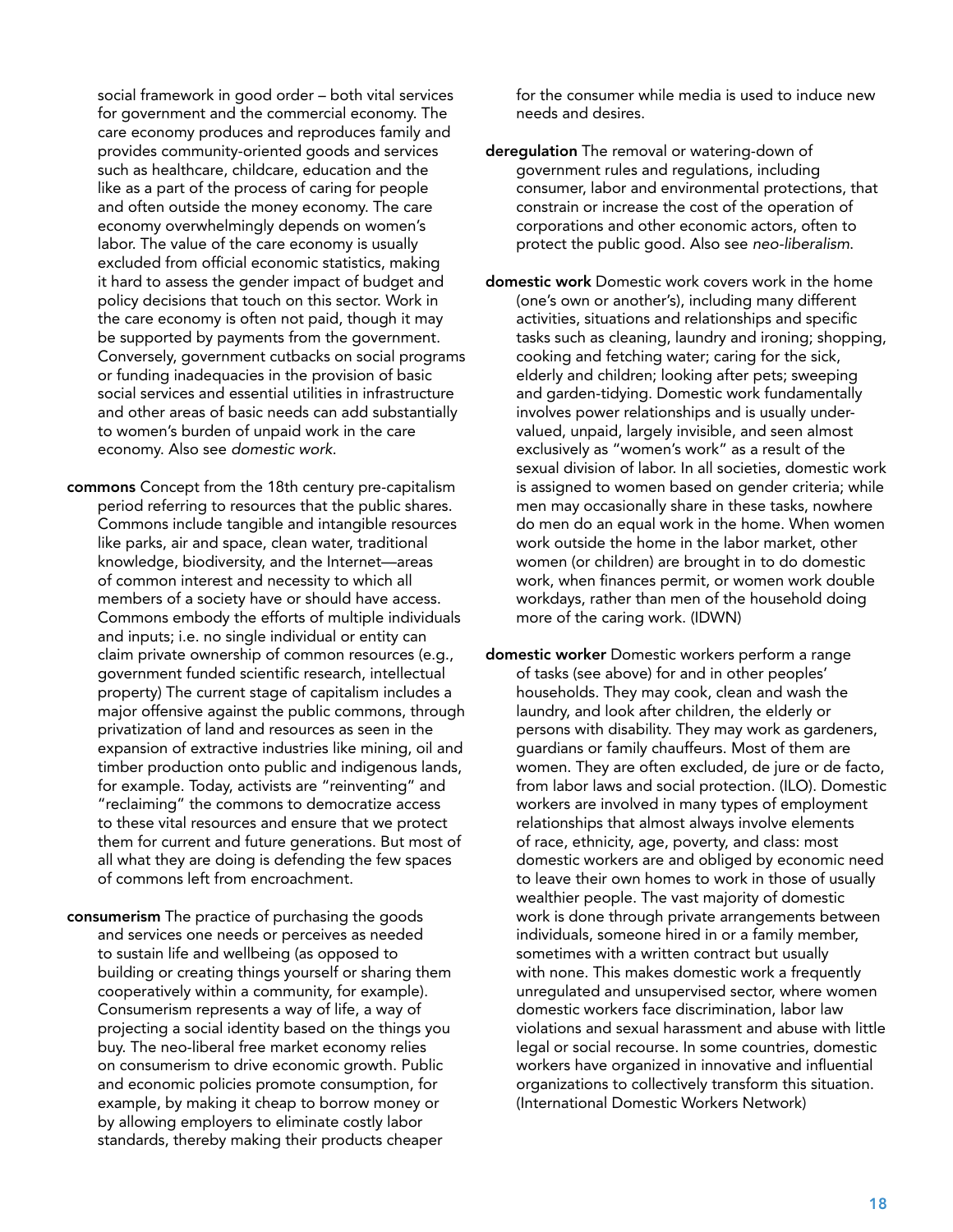- <span id="page-19-0"></span>economic democracy A vision in which access to and control over the world's resources – material, financial, human, and natural – are shaped by democratic, transparent, and accountable systems and institutions. Governments, international financial institutions, civil society actors, private companies, and others are all influential in determining whose economic and social interests are advanced and how, yet they lack effective mechanisms for democratic participation. Most people don't know how to engage with these entities or hold them accountable for economic injustices, and the entities block efforts to do so. Policies are based on economic theories and beliefs such as free market economies and consumer-driven capitalism, rather than resulting from an open debate on serving the public good. In the absence of economic democracy, these policies enable the consolidation of wealth and further marginalize and exploit women, serving as the basis for shredding social safety nets, human rights, and environmental protections.
- extractive industries Industries that mine natural resources, such as petroleum, coal, gas, and minerals that are sold for profit and/or used for the production of other saleable goods, such as oil, jewelry or computer chips. These industries are usually run by private foreign or national companies that accumulate huge amounts of wealth, rarely returning or re-investing their profits in the communities from which the natural resources came. Extractive industries are notorious for displacing indigenous populations, wreaking environmental havoc, and exploiting local labor, often enabled by local and national governments eager for private and foreign investment.
- free-market or market economies Economies in which goods and services are reduced to saleable units (commodities) and bought and sold on a market "free" of state regulation or interference. Prices are theoretically determined by supply and demand, in a competitive system that enhances efficiency. In reality, speculation, monopoly control and state subsidies to large industry in the form of cash payments or assumption of many of the real costs of production (environmental and social costs) exert major influence over prices. Proponents of the free market claim that by exchanging everything on the market, ranging from consumer electronics to real estate to education and health care, the law of supply and demand will regulate prices in a way that everyone will be able to have access to everything they need to survive. The theory also argues that the market will create competition among sellers to offer the best product at the best price, thereby benefitting all consumers. In reality, there is no such thing as a "free" market; global economic

policies, trade agreements, and politics apply rules that overwhelmingly favor sellers, for example, by removing "barriers" such as environmental and labor standards that would otherwise drive up the financial cost of production. A market economy also assumes that everyone has the similar potential and opportunity (if they just work hard enough). But things like wage discrimination, racism, and unequal access to quality education mean that that just isn't true. Also see *solidarity economy*.

- free trade Refers to trading agreements and relationships between states and sub-state actors based on neoliberal, free-market principles. Free trade agreements, particularly those promoted by the US government, typically require the state to remove "barriers" to trade, such as labor standards, tariffs on incoming goods and supports to strategic sectors, under the assumption that the global flow of goods and services will be more efficient, for example, things like food will ultimately be produced in the cheapest place possible, thereby making it affordable for everyone involved. Other social values such as employment generation, social equity, sustainability and sovereignty do not enter into this model.
- globalization A highly contested term. As a technical process, globalization can be understood as the increasing ease and speed at which people, commerce, culture, media, and ideologies move across political and geographic borders, thanks to increasing access to various technologies, not the least, internet communications technologies. As a political process, globalization refers to the way in which states and multinational actors (such as corporations) have used these new technologies to restructure political and economic arrangements based on neoliberal principles, eliminating trade barriers in order to expand their influence and reach. Critics see globalization as the current model of world development that seeks to reorganize the distribution and use of natural resources in favor of companies and profit generation in which the global North plays a dominant role in coordination with elites in the Global South. The globalization of production has forced free trade agreements and have led countries to try to compete for investment by offering ever- cheaper labor, state benefits and access to natural resources to increase the profit margins of transnational corporations, dismantling labor and environmental regulations in the process. (Kerr and Sweetman, 2003)
- informal economy Not one but many economies or parts of the economy in which goods and services are bought and sold outside of the formal market, without state regulation or taxation, and in some cases, based on non-monetary exchanges. Informal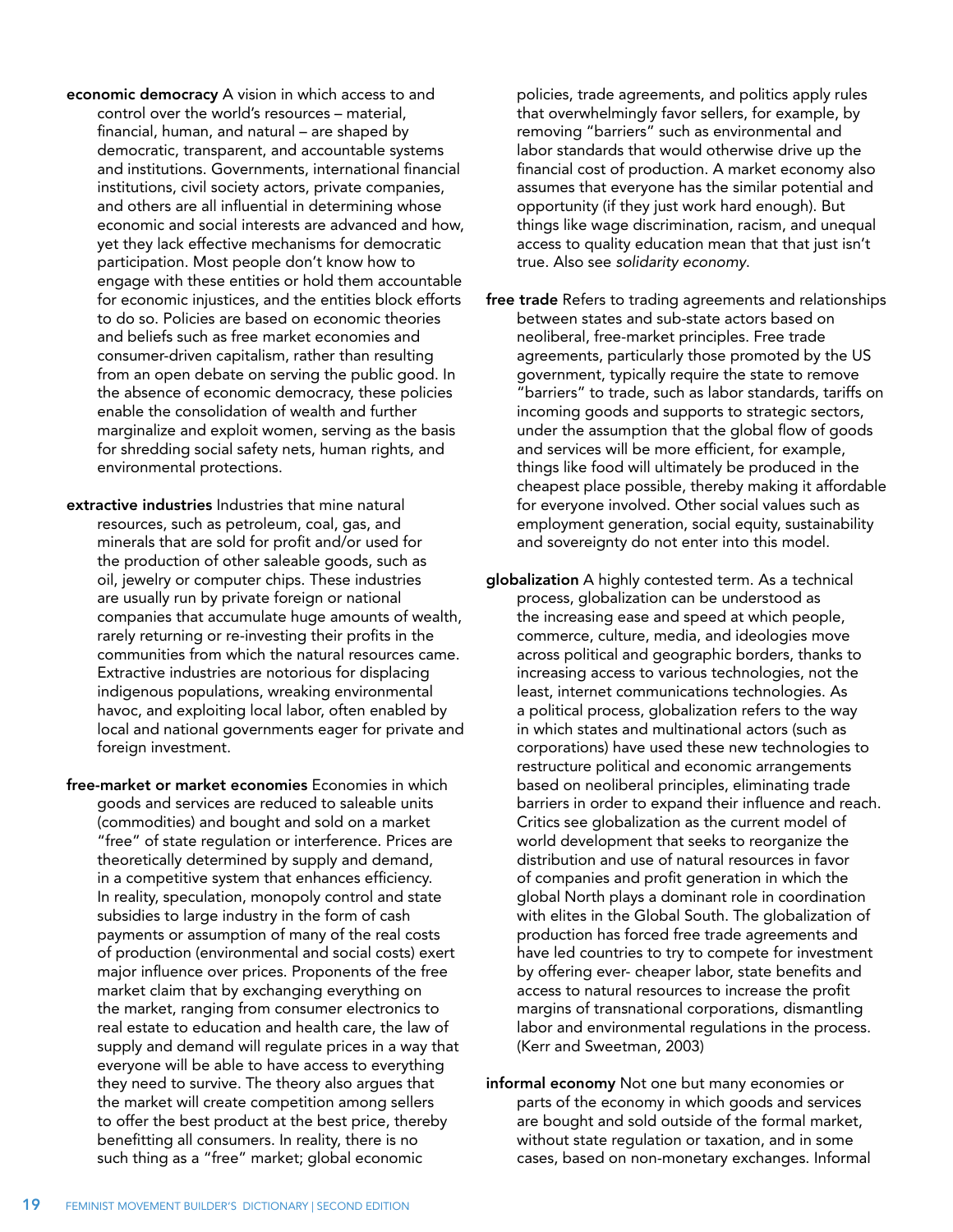<span id="page-20-0"></span>economies and the people in them are often invisible within "official" data on economic growth and labor. The informal sector creates opportunities for people to earn income, for example by selling food, caring for children, or providing labor, when jobs aren't available in the formal sector. Because the informal sector operates with little or no government oversight or regulation, workers do not receive benefits or protections in labor law. Participants can establish and enforce their own rules of exchange to protect themselves. Alternatively, informal economies can be highly exploitative and violent, particular where the goods and services exchanged are highly restricted or illegal, like weapons or illicit drugs. Due to discrimination that presents barriers to women's participation in the formal labor market, women's labor is concentrated in the informal economy in many countries; as a result of neo-liberal policies to avoid labor rights, the informal economy is the fastest-growing economic sector in many developing countries. In many developing countries around the world, women are disproportionately represented in the informal sector.

- informal labor Informal labor refers to income producing work that happens part or partially outside the formal employment system that is regulated and taxed by the state.
- international financial institutions (IFIs) These institutions provide loans to cash-strapped countries to cover funding shortfalls or to finance development projects, for example, to build roads, improve sanitation, or fund education and health care services. Although they are "multinational" institutions, their lending policies are driven and determined by wealthy Western countries and private enterprised that have a long history of promoting large loans to low-income countries accompanied by conditions that require economic reforms to support neo-liberalism. IFIs have issued massive loans, particularly in the 1970's, to prop up dictators, buy small arms, repay other loans, or cover the artificially high cost of oil. Today, lowincome countries still carry huge amounts of this "illegitimate debt," along with other loans that force poor countries to adopt neo-liberal "conditionalities" imposed by the IFIs that service these loans. (Jubilee USA Network)
- livelihood A person's or community's livelihood is productive activity that sustains life and , supports themselves and their families.
- market Arena where the exchange of goods and services occurs and where business, industry, trade, and consumption happen.
- privatization When the state or other collective entity sells off goods or services to private sector. Shorthand term for a complex web of policies, processes, and a core component of neoliberal ideology in which responsibility for distributing public resources and essential services is shifted from the government to the private sector (for-profit and non-profit entities). Privatization is based on the market model and is often proposed as a response to dysfunctional or under-performing government programs. It assumes that market forces will promote consumer choice and healthy competition, thereby creating an incentive to improve services. Privatization emphasizes individualistic and competitive values and focuses on economic returns. This is in contrast to concepts such as mutual responsibility or community solidarity and downplays the notion of public services as a right or public good. (Reilly and Marphatia 2006)
- reproductive tax Feminist economist Diane Elson coined this term to acknowledge the penalties that women male bias in the economy; wages participation in the labor market does not account for women's unpaid work – housework, child care… penalties women face in the workforce/labor market; motherhood penalty.
- social protection A group of policy initiatives that ensure the provision of basic needs to vulnerable or precarious sectors usually in the form of social assistance programs and social safety nets, social insurance and active labor market activities. They protect vulnerable people against livelihood risks, and seek to enhance the social status and rights of the marginalized. *Transformative social protection*  does all this and works to ensure that all people realize their rights to the resources needed to maintain and sustain a decent living and security. (IDS 2009)
- solidarity economy Is an alternative or complement to the market economy consisting of economic enterprises undertaken not for profit but for collective benefit. In many instances, women have banded together to produce needed items or coordinate small enterprises such as shops, gardens, neighborhood kitchens, and childcare or financial cooperatives. The solidarity economy promotes organization and a culture of shared decision-making, and can help women access basic economic and social rights such as food, credit and education. It can also help reduce women's burden of unpaid labor in the care economy.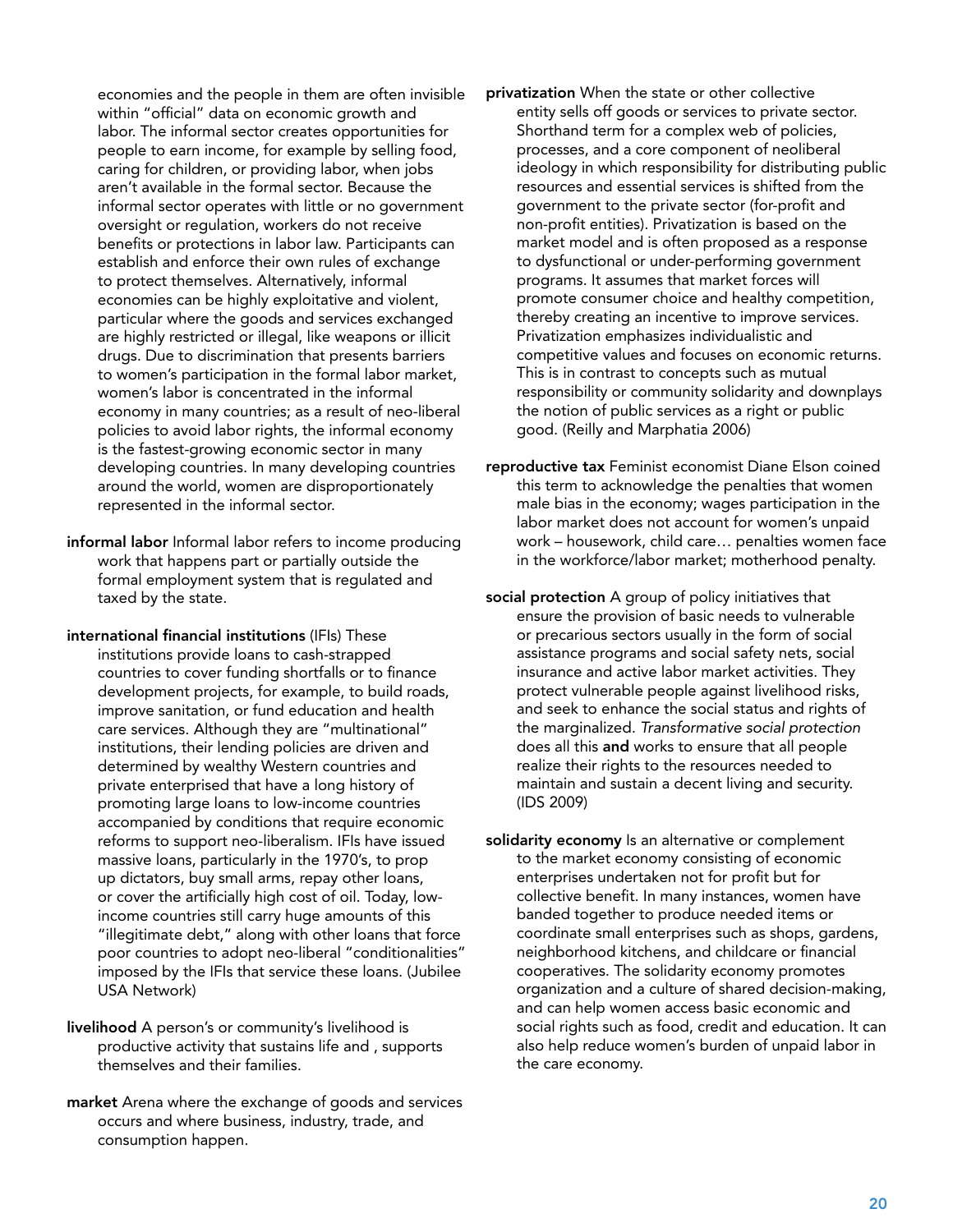## REFERENCES

- AGENDE (Brazil), Centro de la Mujer Peruana Flora Tristan (Peru) and Equidad de Genero (Mexico). Training. (2006) "Course on Feminist Advocacy". *Strengthening Advocacy Skills of Latin American NGOs that work on Reproductive and Sexual Rights*. Brazil, 2001. Cited in VeneKlasen and Miller, A New Weave of Power.
- Alvarez, Sonia. (2008) "*The NGO-ization of Women's Movements and its Implications for Feminist Organizing*", workshop at the AWID International Forum on The Power of Movements, 14–17 November 2008, Cape Town.
- Association for Women's Rights in Development (AWID). (2009) New Insights on Religious Fundamentalisms, Research Highlights. Toronto, Mexico City, and Cape Town: AWID.
- Batliwala, Srilatha. (2008) "Introduction." *Changing their world: Concepts and practices of women's movements*. Ed. Srilatha Batliwala. Toronto, Mexico City, and Cape Town: Association for Women's Rights in Development (AWID).
	- ——————. (1994) *The Meaning of Women's Empowerment: New Concepts from Action*. In Population Policies Reconsidered: Health, empowerment, and rights. Boston: Harvard University Press.
	- ——————. (2011a) *Feminist Leadership for Social Transformation: Clearing the Conceptual Cloud*. New Delhi: CREA.
	- ——————. (2011b) "Unpacking social exclusion: a primer for marginalized women." *Count Me In! Conference Papers, Kathmandu*, 16–18 April 2011. New Delhi: CREA. 17-36.
	- ——————. 1993. *Women's Empowerment in South Asia Concepts and Practices, Asia Pacific Bureau of Adult Education's (ASPBAE) study on FAO's Freedom from Hunger campaign*. In VeneKlasen and Miller, "Basic Concepts of Power," A New Weave of Power, People and Politics. 41. Print.
- Bunch, Charlotte and Samantha Frost. (2000) Women's Human Rights: An Introduction. *Routledge International Encyclopedia of Women: Global Women's Issues and Knowledge*. Routledge.
- CREA. (2006) Sexual Rights and Social Movements. CREA: New Delhi.
- Facio, Alda. (2011) *Age Matters*. Discussion paper prepared for JASS (Just Associates).
- Facio, Alda and Martha I. Morgan. n.d. *Equity or Equality for Women? Comparative Constitutional and International Human Rights Law Perspectives*. Lecture, Women, Gender and Justice Program at the United Nations Latin American Institute for Crime Prevention (ILANUD). Costa Rica. Unpublished.
- Gaventa, John. (1997) "Citizen Knowledge, Citizen Competence, and Democracy Building." *The Good Society*, 5:3 (1997).
- Goodman, Diane and Stephen Schapiro. (1997) "Sexism Curriculum Design. *Teaching for Diversity and Social Justice, A Sourcebook*. Ed. Maurianne Adams, Lee Anne Bell, and Pat Griffin. New York: Routledge, 110-140. Print.
- Governance and Social Development Resource Centre (GSDRC). *Social Exclusion as a Process*. Web page. UK: University of Birmingham. Accessed 23 March 2011.
- Griffin, Pat and Bobbie Harro. (1997) "Heterosexism Curriculum Design." *Teaching for Diversity and Social Justice, A Sourcebook*. Ed. Maurianne Adams, Lee Anne Bell, and Pat Griffin. New York: Routledge. 141-169. Print.
- Institute for Development Studies (IDS). (2009) "Social Protection Responses to the Financial Crisis: What do we know?" *IDS In Focus Policy Briefing 7.4*. UK: IDS.
- International Domestic Workers Network (IDWN). (2011) "What is Domestic Work?" *Respect and Rights for Domestic Workers*. Online posting. Switzerland: IDWN, n.d. (Web). Accessed 27 December 2011.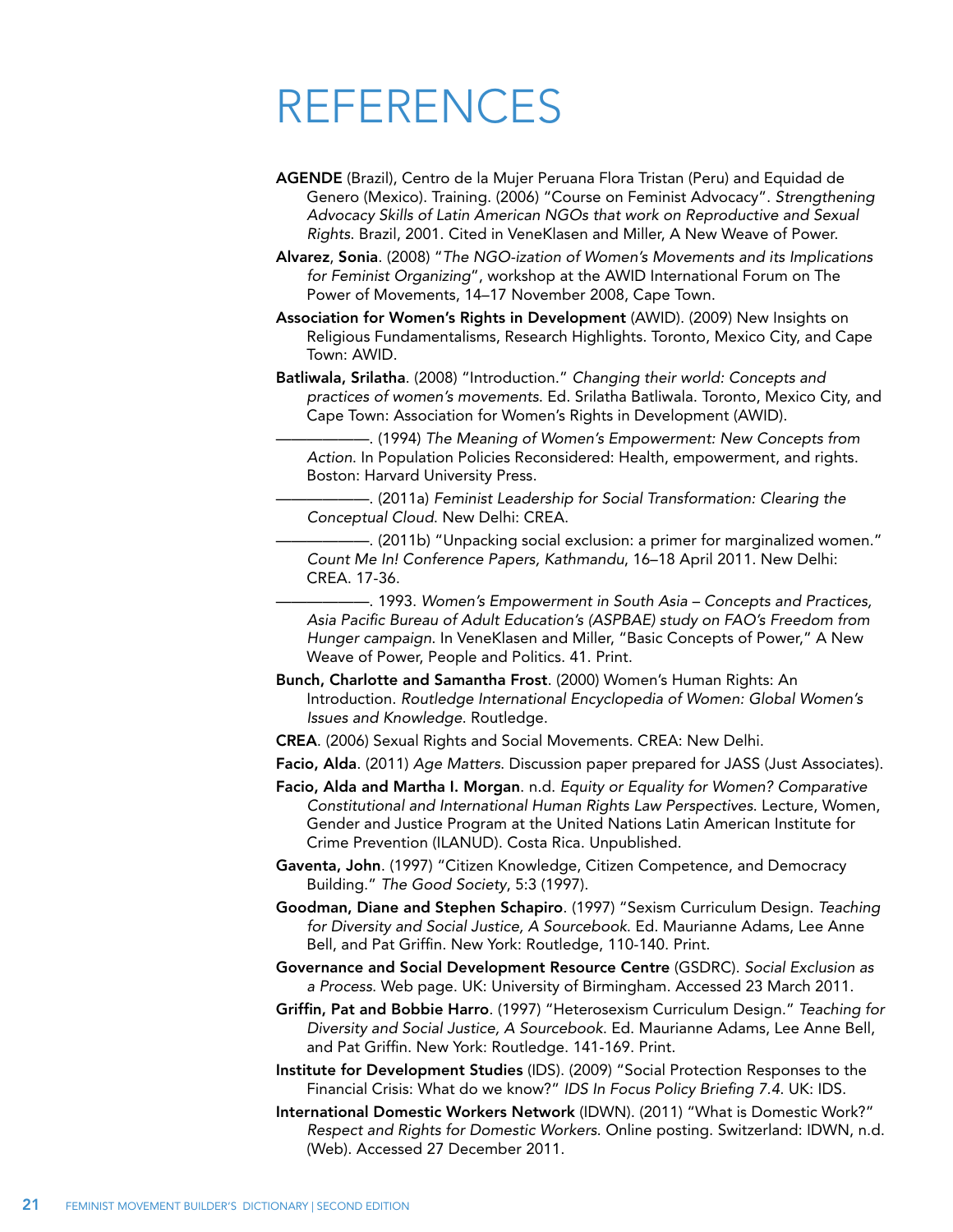- International Labour Organization (ILO). (2011) *Domestic Workers*. Online posting. Geneva: ILO, n.d. (Web). Accessed 27 December 2011.
- JASS (Just Associates). (2008) *Feminist Epistemology*. Unpublished.

 $-$ . (2009) Imagining and Rebuilding Feminist Movements for the Future. Internal strategy document. Washington, DC: JASS (Just Associates).

- Jubilee USA Network. *Beginners' Guide to Debt*. Online posting. USA: Jubilee USA, n.d. (Web). Accessed 27 December 2011.
- Kerr, Joanna and Carolyn Sweetman. (2003) "Editorial: Women Reinventing Globalisation." *Gender and Development* 11.1 (May 2003): 3-12.
- Khan, Alia. (2011) *Gender-based Violence and HIV: A Program Guide*. Washington, DC: USAID's AIDS Support and Technical Assistance Resources (AIDSTAR-One).
- Mama, Akina and Margo Okawaza-Ry. (2008). "Editorial: Militarism, Conflict, and Women's Activism." *Feminist Africa* 10 (August 2008): 1-7.
- Moreno, Claudia. (2005) *WHO Multi-country Study on Women's Health and Domestic Violence Against Women: Initial Results on Prevalence, Health Outcomes and Women's Responses*. Geneva, Switzerland: World Health Organization.
- Miller, Valerie, Lisa VeneKlasen, Molly Reilly, and Cindy Clark. (2006) *Making Change Happen: Power. Concepts for Revisioning Power for Justice, Equality, and Peace*. Washington, DC: JASS (Just Associates).
- Molyneaux, Maxine. (1997) Gender, Citizenship and Democracy: Reflections on contemporary debates, Institute de la Mujer. In VeneKlasen and Miller, *A New Weave of Power, People and Politics*, 2002.
- Mukhopadhyay, Maitrayee. (2004) "Introduction." *Gender, Citizenship, and Governance. A Global Sourcebook*. Ed. Minke Valk, Sarah Cummings, and Henk van Dam. The Netherlands: KIT (Royal Tropical Institute) and Oxfam Publishing. 13–28. Print.
- Newman, Kate. (2004) *Reflect, Rights and Governance: Insights from Nigeria and South Africa*. UK: Action Aid International.
- Rauscher, Laura and Mary McClintock. (1997) "Abelism Curriculum Design." *Teaching for Diversity and Social Justice, A Sourcebook*. Ed. Maurianne Adams, Lee Anne Bell, and Pat Griffin. New York: Routledge. 198–229. Print.
- Reilly, Molly and Akanksha Marphatia. (2006) *Forging a Global Movement: New Education Rights Strategies for the United States and the World*. Washington, DC: Action Aid USA and JASS (Just Associates).
- Suarez Toro, Maria and Valerie Miller. (Forthcoming) "Resonance and the Butterfly Effect: Feminist Epistemology and Popular Education." *Asking, We Walk: South as New Political Imaginary*. Ed. Corrine Kumar. Bangalore: Streelekha Publishers.
- VeneKlasen, Lisa and Valerie Miller. (2002) *A New Weave of Power, People and Politics*. Washington, DC: World Neighbors.
- VeneKlasen, Lisa. (2006) Popular Education Revisited. Washington, DC: JASS (Just Associates).
- Wijeyesinghe, Charmaine L., Pat Griffin, and Barbara Love. (1997) "Racism Curriculum Design." *Teaching for Diversity and Social Justice, A Sourcebook*. Ed. Maurianne Adams, Lee Anne Bell, and Pat Griffin. New York: Routledge. 82–109. Print.
- Women, Law, and Development International and Human Rights Watch Women's Rights Project. Women's Human Rights Step by Step, 1997.
- Yeskel, Felice and Betsy Leondar-Wright. (1997) "Classism Curriculum Design." *Teaching for Diversity and Social Justice*, A Sourcebook. Ed. Maurianne Adams, Lee Anne Bell, and Pat Griffin. New York: Routledge. 231–260. Print.